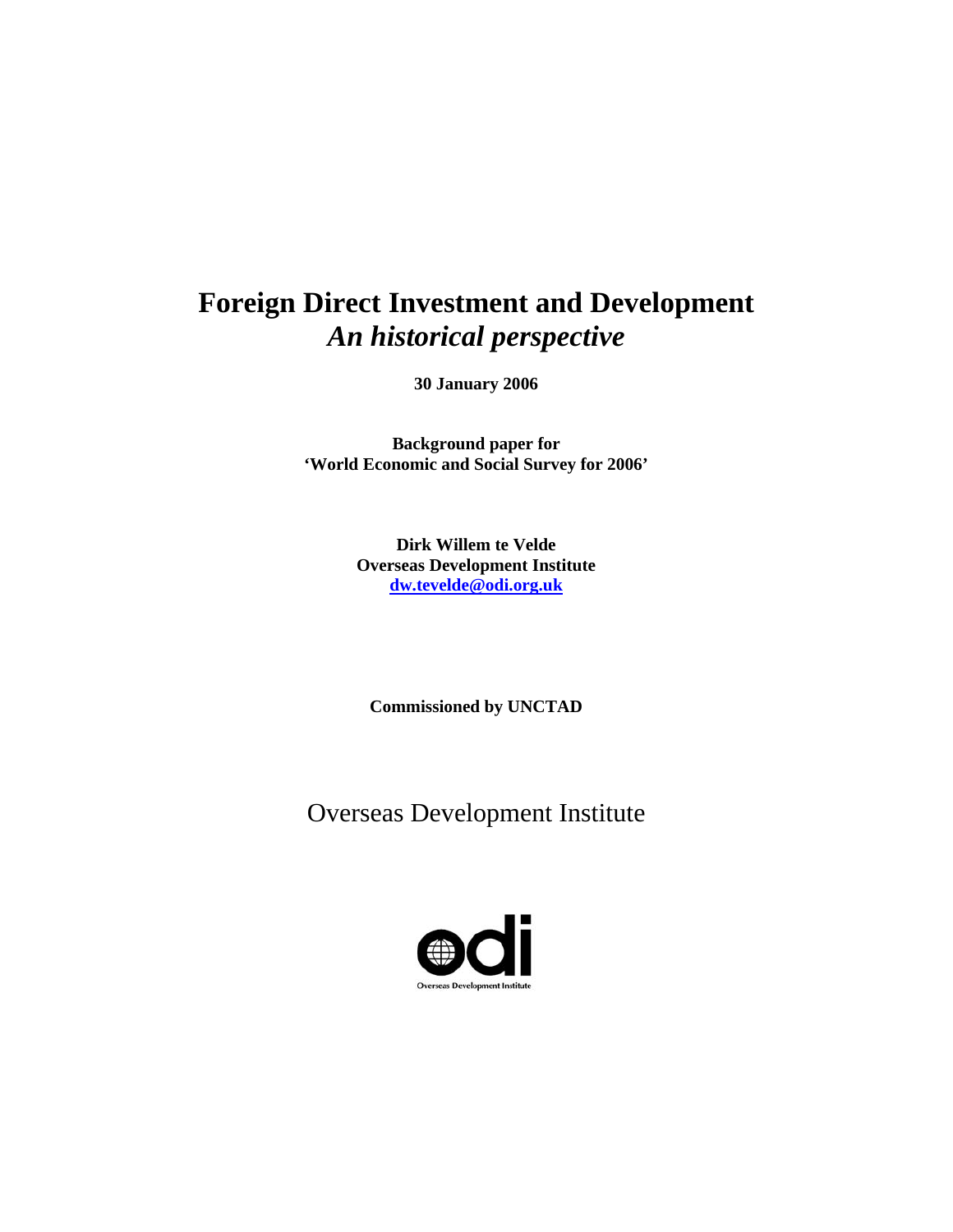## **Abstract**

The role of investment, especially foreign direct investment (FDI), in driving economic growth and development has been a contested one ever since the UN development decade of the 1960s. There have always been views in favour of FDI and against it. Some argue that FDI leads to economic growth and productivity increases in the economy as a whole and hence contributes to differences in economic growth and development performances across countries, but others stress the risk of FDI destroying local capabilities and extracting natural resources without adequately compensating poor countries. This paper examines trends in the relationship between FDI and development in an historical context.

One important, albeit insufficient indicator of FDI induced growth, is the *level* of FDI. Not surprisingly, the level of FDI and relative importance of FDI in national economies have fluctuated over time and differed markedly across countries. Both measures were high in the early part of the 20<sup>th</sup> century, low in the middle part and growing and high towards the end. Recently there has been an increase in FDI to developing countries, with variations across regions and countries. Inward FDI to developing countries has always been concentrated in a handful of countries, in part reflecting their economic wealth and policy barriers. However, the determinants of FDI and hence FDI induced growth prospects have changed over time. While policy barriers to trade and investment have affected the attraction of FDI in many countries for long periods of time, FDI is increasingly looking for "sticky" places in the web of global production processes, and thus in need of good economic fundamentals such as market size and growth, good quality and appropriate skills and infrastructure, and local technological capabilities.

A major change over the past three decades has been that governments have become more favourable towards FDI, and have liberalized their FDI regime accordingly, though at different times, speeds and depths in different countries and regions. Over the past fifteen years, countries have regarded FDI increasingly as contributing to their development strategies for the technology and capital it provides. They have even have started to compete for FDI. Investment policies have become more liberal at the national and regional level, but there is no comprehensive framework at the multilateral level. Some home countries are also increasingly facilitating FDI into developing countries using guarantee funds, matchmaking and other measures.

However, at the same time as countries have begun to realise the positive aspects of FDI, a more nuanced view on FDI and development has now emerged in the research community, viewing the impact of FDI on economic growth as not only positive or only negative (the volume of FDI is not a sufficient indicator for growth prospects), but that the effects depend on the type of FDI, firm characteristics, economic conditions and policies. For example, the type and motivation of FDI is important: an increase in efficiency seeking FDI in high value added manufacturing has been instrumental in transforming production structures in several East Asian countries since 1960s and hence their growth performance, while the same cannot be said for natural resource seeking FDI in certain weakly governed oil rich developing countries (e.g. Nigeria in the 1970s - 1990s), or market seeking FDI that replaces local domestic capabilities in import substitution countries in Latin America in the 1970s and early 1980s.

The type and sequencing of *general and specific policies* in areas covering investment, trade, innovation and human resources are now seen as crucial in affecting the link between FDI and development. While FDI is often superior in terms of capital and technology, spillovers to local economic development is not automatic. Appropriate policies to benefit from FDI include building up local human resource and technological capabilities to raise the absorptive capacity to capture productivity spillovers from Transnational Corporations (policies similar to those that try to attract FDI in the first place). Countries have used general policies (improving the investment climate) and specific policies (linkages programme, tailored human resource development) to make FDI work for development. All in all, there has been a marked shift towards liberalisation of the FDI regime, and FDI is regarded more favourably now than a couple of decades ago, but also governments increasingly realize that policies can influence the effects of FDI on development.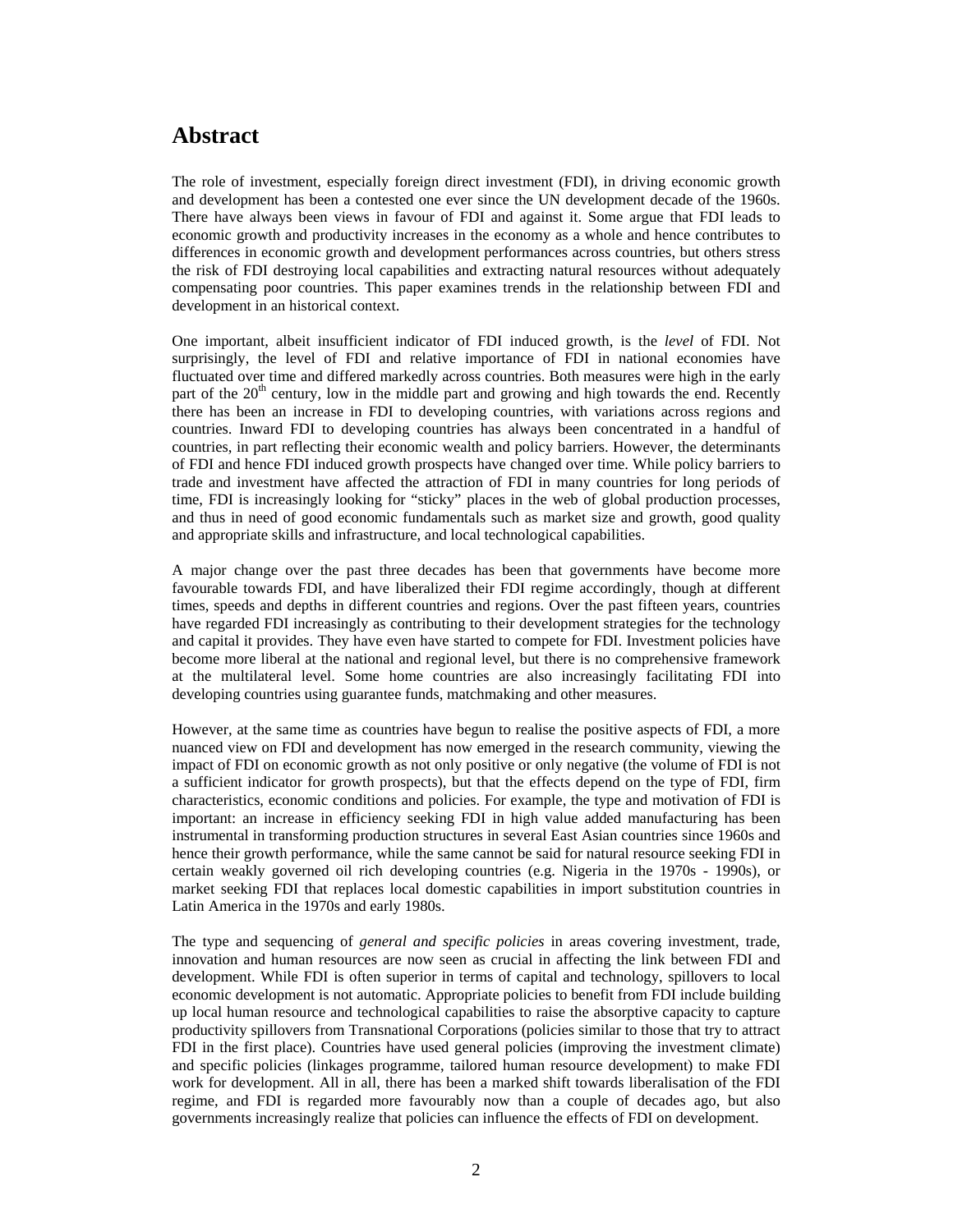## **Table of contents**

| 2              |  |
|----------------|--|
| $\mathfrak{Z}$ |  |
| $\overline{4}$ |  |
| 5 <sup>5</sup> |  |
|                |  |
|                |  |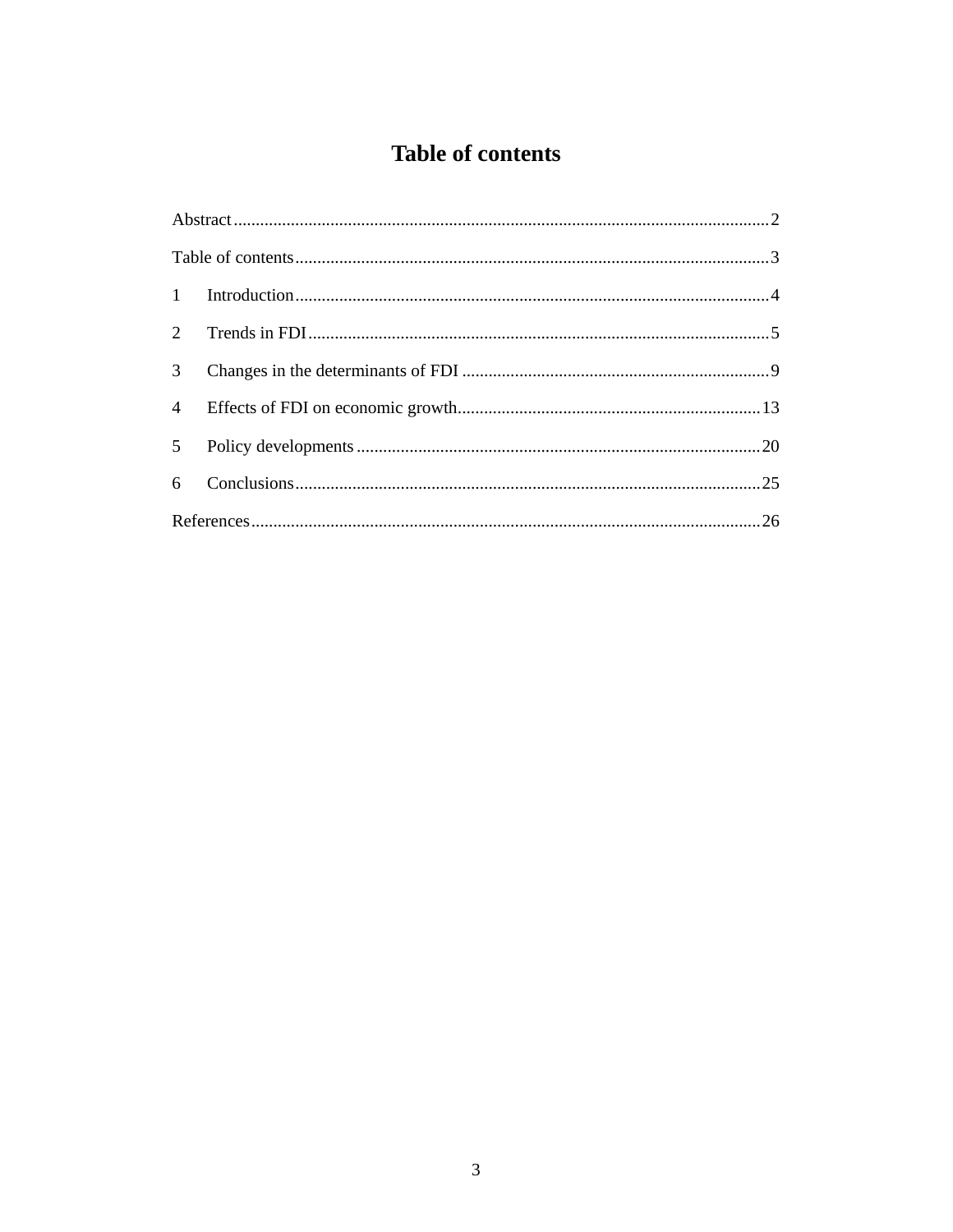## **1 Introduction1**

 $\overline{a}$ 

The WESS2006 seeks to explain the role that FDI plays in explaining divergences in economic growth and development performance over the period since the first UN Development Decade in the 1960s. This role has been a contested one (see e.g. Fredriksson and Zimny, 2004). From the 1960s onwards there have been voices in favour of FDI and against it. Some argue that FDI leads to economic growth and productivity increases in economy as a whole, but others stress the risks associated with FDI. This paper provides a brief survey of the evolving state of knowledge about the FDI-development nexus.

FDI used to be viewed as unhelpful, negative and bringing inappropriate technology to developing countries. More than four decades on, a radically different view from the beginning of the period has emerged. FDI is now seen as beneficial and nearly all countries try to provide a welcoming climate for investment. Countries increasingly recognise that they can affect the attraction of FDI using both general economic policies and appropriate specific FDI policies.

However, at the same time as country governments have begun to realise the positive aspects of FDI, a more nuanced view on FDI and development has now emerged in the research community, which views the impact of FDI on economic growth as not only positive or negative, but that the effects depend on the type of FDI, firm characteristics, economic conditions and policies. The type and sequencing of *general and specific policies* in areas covering investment, trade, innovation and human resources are now seen as crucial in affecting the link between FDI and development. While FDI is often superior in terms of capital and technology, spillovers to local economic development is not automatic. Appropriate policies to benefit from FDI include building up local human resource and technological capabilities to raise the absorptive capacity to capture productivity spillovers from Transnational Corporations (TNCs).

The structure of this paper is as follows. Section 2 provides background information about macro trends in FDI and how trends have differed by region and country. It is important to discuss trends in FDI as some countries have attracted more FDI and will therefore have greater potential to use FDI for their benefit. However, the quantity of FDI is not sufficient to safeguard a beneficial impact. One factor influencing this is the type and motivation of FDI. Therefore, section 3 discusses the evolution of determinants of FDI, from market-seeking and tariff-jumping FDI towards efficiencyseeking FDI attracted to created assets such as human resources and infrastructure. Policy is another crucial factor in influencing the link between FDI and development, as we discuss in the main section, 4, discussing the impact of FDI. Most governments are increasingly regarding FDI as beneficial and have begun to realise that effective FDI policies can help to maximize the benefits from FDI and minimize the costs of FDI. Section 5 confirms the overall trend towards FDI policy liberalization with an overview of FDI policy developments and their effects. Section 6 concludes.

 $1$  I am very grateful to Torbjorn Fredriksson and Hafiz Mirza for their very helpful comments and suggestions on an earlier version.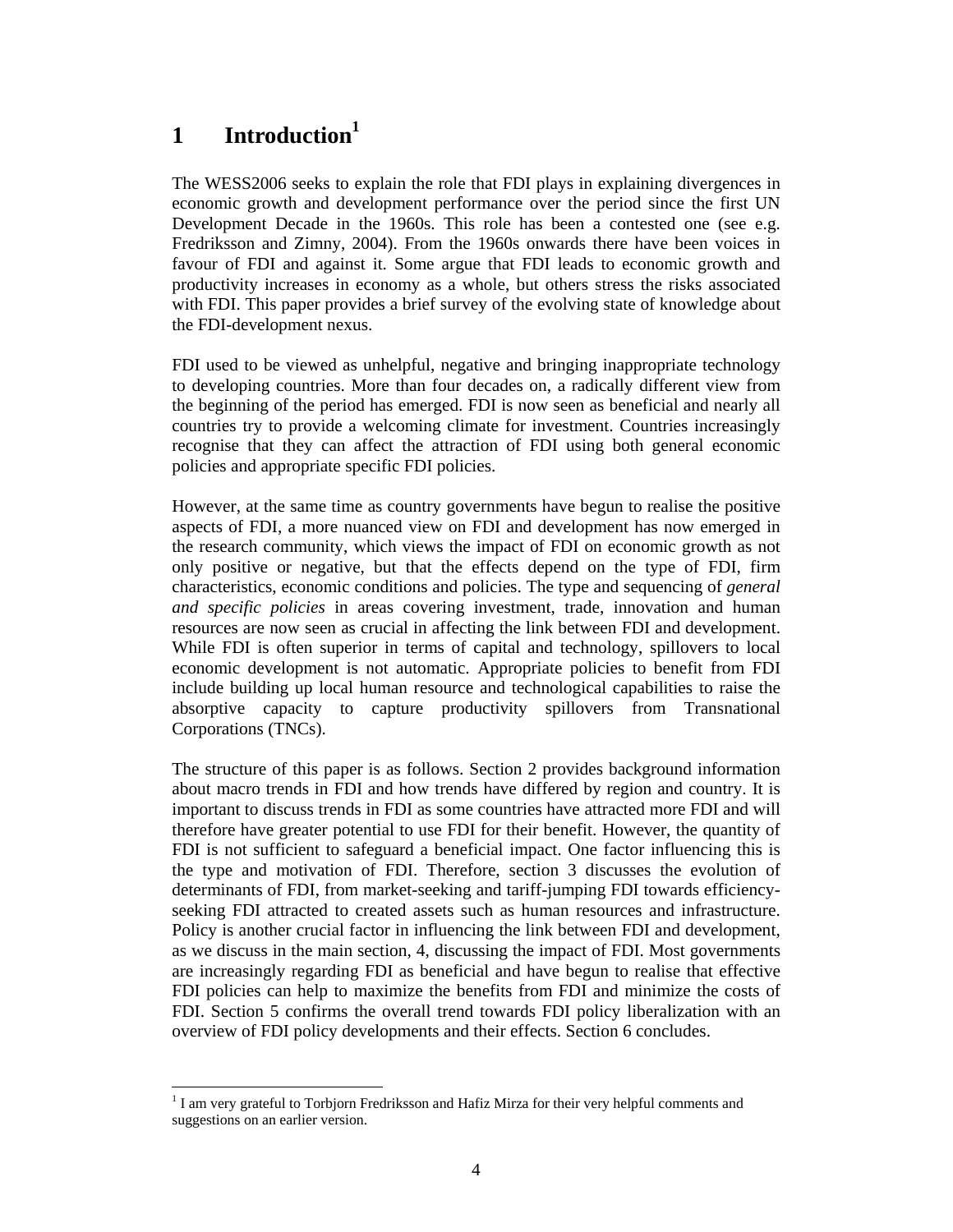### **2 Trends in FDI**

The level and composition of FDI has changed markedly over time and this has implications for how FDI affects development, not least because countries with increased amounts of the right type of FDI will have a bigger potential to benefit. This section presents FDI data in an historical perspective. There has been a rapid increase in FDI in the past two decades, with a decrease more recently for developed countries, though with differences across countries (chart 1).



**Chart 1 Inward FDI to developing countries, 1970–2004, million of USD** 

Table 1 shows FDI data for 1913–1995 as published by Twomey (2000) and updated to 2004 using UNCTAD data. It is clear that inward and outward FDI, measured as the stock in relation to income, has fluctuated throughout the  $20<sup>th</sup>$  century. There has been a rapid increase in outward FDI over the past four decades, but in most cases relative to GDP, outward FDI was in 1995 still below what it was at the beginning of the century. Similarly, inward FDI to developing countries was high in the first part of the century (due to FDI in railways) and then dropped. The latter part of the century witnessed an increase in inward FDI but measured as the stock as percentage of GDP it was not as high in 1995 as at the beginning of the  $20<sup>th</sup>$  century. Only by 2004, FDI measures are more 'globalised' than just before World War I. Once again, FDI is expected to play a relatively large role in development

|                      | 1913/14 | 1930s | 195s0 | 1970/1                              | 1980 | 1995 | 2003/4 |
|----------------------|---------|-------|-------|-------------------------------------|------|------|--------|
| Developed country    |         |       |       | Outward stock of FDI/GDP (per cent) |      |      |        |
| Canada               |         | 25    | n     |                                     |      | 20   | 37     |
| France               | 23      | 10    |       |                                     |      | 25   | 38     |
| Germany              |         |       |       |                                     |      | 10   | 31     |
| Japan                |         | 47    |       |                                     |      |      |        |
| Netherlands          | 82      | 28    |       | 35                                  | 25   | 47   | 94     |
| UK                   | 49      | 18    |       |                                     | 15   | 28   | 65     |
| US                   |         |       |       |                                     | χ,   | 18   |        |
| Developing countries |         |       |       | Inward stock of FDI/GDP (per cent)  |      |      |        |
| Average colonies     | 42      | 61    | 35    | 14                                  |      | 19   |        |

Average 36 37 17 9 14<br>independent

**Table 1 Trends in FDI, 1913–2004** 

*Sources*: Twomey (2000) and UNCTAD (2005); definitions may differ by year.

Average

Average 40 51 30 13 18 26.4 *Latin America* 4 12 38 *Asia* 4 12 24 *Africa* 8 15 32

Source: *UNCTAD*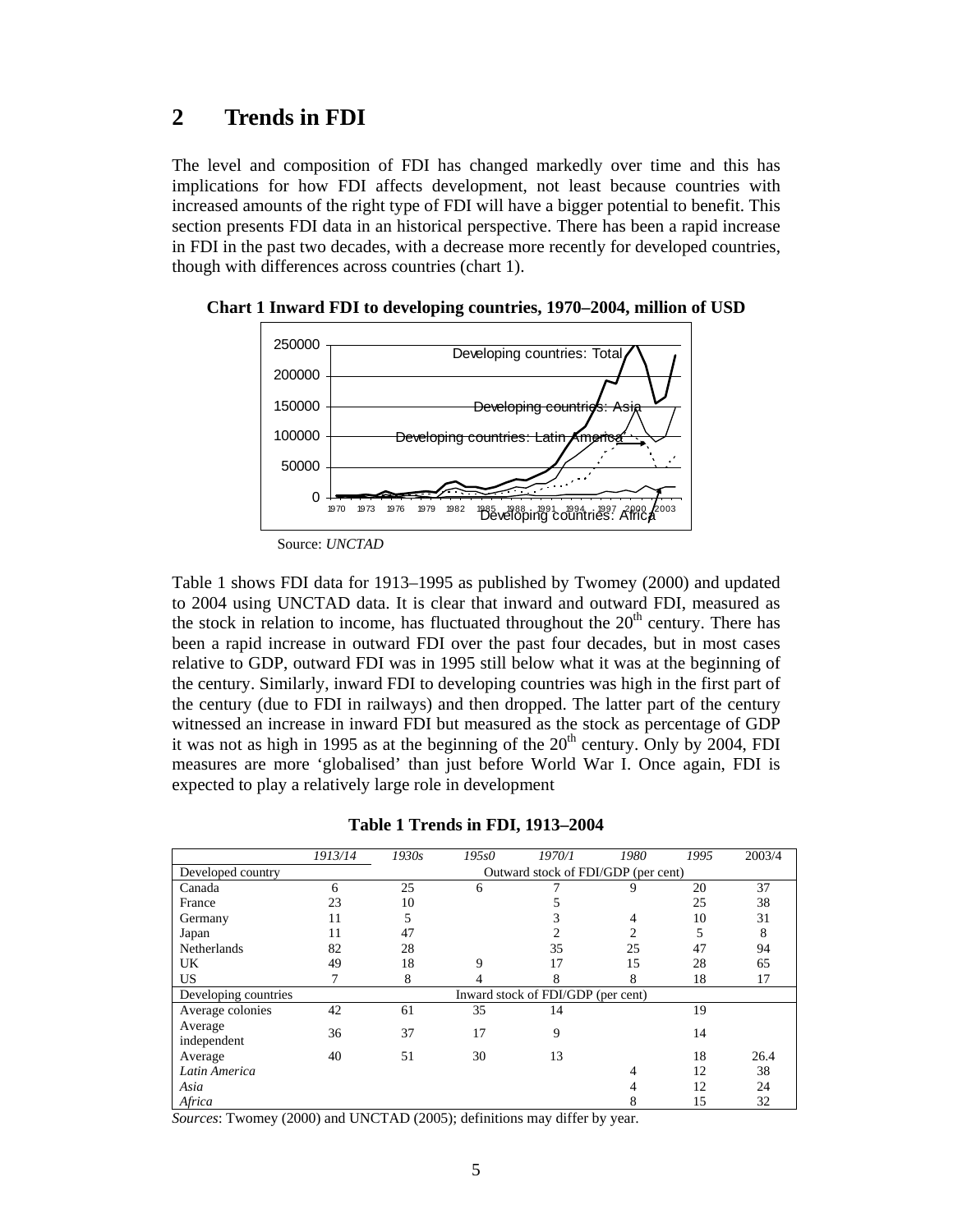There has always been a concentration in FDI flows across countries throughout the past 100 years, but importantly, the list of top countries has changed. In 1913, two thirds of world FDI was flowing to developing countries; now this has changed, and most FDI is amongst developed countries, and only a quarter of FDI is going to developing countries. Table 2 shows that the top recipients of investment in 1913 included mainly developing economies, while in 2001 China/ Hong Kong (China) was an exception as the only developing economy.

|               | 1913/14        | 1913/14 | Cumulative |                    | 2001       | 2001 | Cumulative |
|---------------|----------------|---------|------------|--------------------|------------|------|------------|
|               | <b>USD</b>     | $\%$    | (%)        |                    | <b>USD</b> | $\%$ | (%)        |
|               | billion        |         |            |                    | billion    |      |            |
| <b>USA</b>    | 7.1            | 15.8    | 16         | <b>USA</b>         | 6277       | 26.9 | 27         |
| Russia        | 3.8            | 8.4     | 24         | United Kingdom     | 2204       | 9.4  | 36         |
| Canada        | 3.7            | 8.2     | 32         | Germany            | 1866       | 8.0  | 44         |
| Argentina     | 3              | 6.7     | 39         | France             | 1431       | 6.1  | 50         |
| Austria-      | 2.5            | 5.6     | 45         | <b>Netherlands</b> | 1027       | 4.4  | 55         |
| Hungary       |                |         |            |                    |            |      |            |
| Spain         | 2.5            | 5.6     | 50         | Italy              | 943        | 4.0  | 59         |
| <b>Brazil</b> | 2.2            | 4.9     | 55         | Japan              | 871        | 3.7  | 63         |
| Mexico        | $\overline{2}$ | 4.4     | 60         | Belgium/Luxemb.    | 741        | 3.2  | 66         |
| India and     | $\overline{2}$ | 4.4     | 64         | Hong Kong (China)  | 608        | 2.6  | 68         |
| Ceylon        |                |         |            |                    |            |      |            |
| South Africa  | 1.7            | 3.8     | 68         | Canada             | 597        | 2.6  | 71         |
| Australia     | 1.7            | 3.8     | 72         | China              | 534        | 2.3  | 73         |
| China         | 1.6            | 3.6     | 75         | Switzerland        | 521        | 2.2  | 76         |
|               |                |         |            |                    |            |      |            |
|               |                |         |            | <b>Brazil</b>      | 443        | 1.9  |            |
|               |                |         |            | India              | 130        | 0.6  |            |

#### **Table 2: Stock of inward investment, main recipients**

*Source*: Twomey (2000)

FDI is also concentrated amongst developing countries and regions. The top eight developing economies have been responsible for three quarters of inward FDI flows since the 1980s: China, Hong Kong (China), Mexico, Brazil, Singapore, Russian Federation, Chile and India. The top 25 developing countries receive 95% of inward FDI.

There are wide differences across regions. Chart 1 shows that the absolute values of FDI are highest for Asian developing countries, followed by Latin American and Caribbean countries, while African countries received comparatively little FDI. Sub-Saharan Africa has received 6% of world FDI in 1980 but its share has since decreased to 0.5% in 2000 and 2.2% at present. This in part reflects that large countries attract a lot of FDI since these economies also have the largest markets. In fact, controlling for market size, the inward stock as a per cent of GDP is 34% in sub-Saharan Africa, 28% in developing countries, and 21% in developed countries (UNCTAD, 2005). Several Asian countries (though not the continent as a whole) have been able to attract an even large value of inward FDI compared to their market size, reflecting their relative success in attracting FDI for export markets (in contrast the high value of FDI recorded in Latin America previously).

Outward FDI from developing countries has risen sharply over the past two decades and a half from negligible amounts (Lall, 1983; Kumar, 1995; Page 1998; Aykut and Ratha, 2003, and UNCTAD, 2004a). Most FDI has been by Asian firms establishing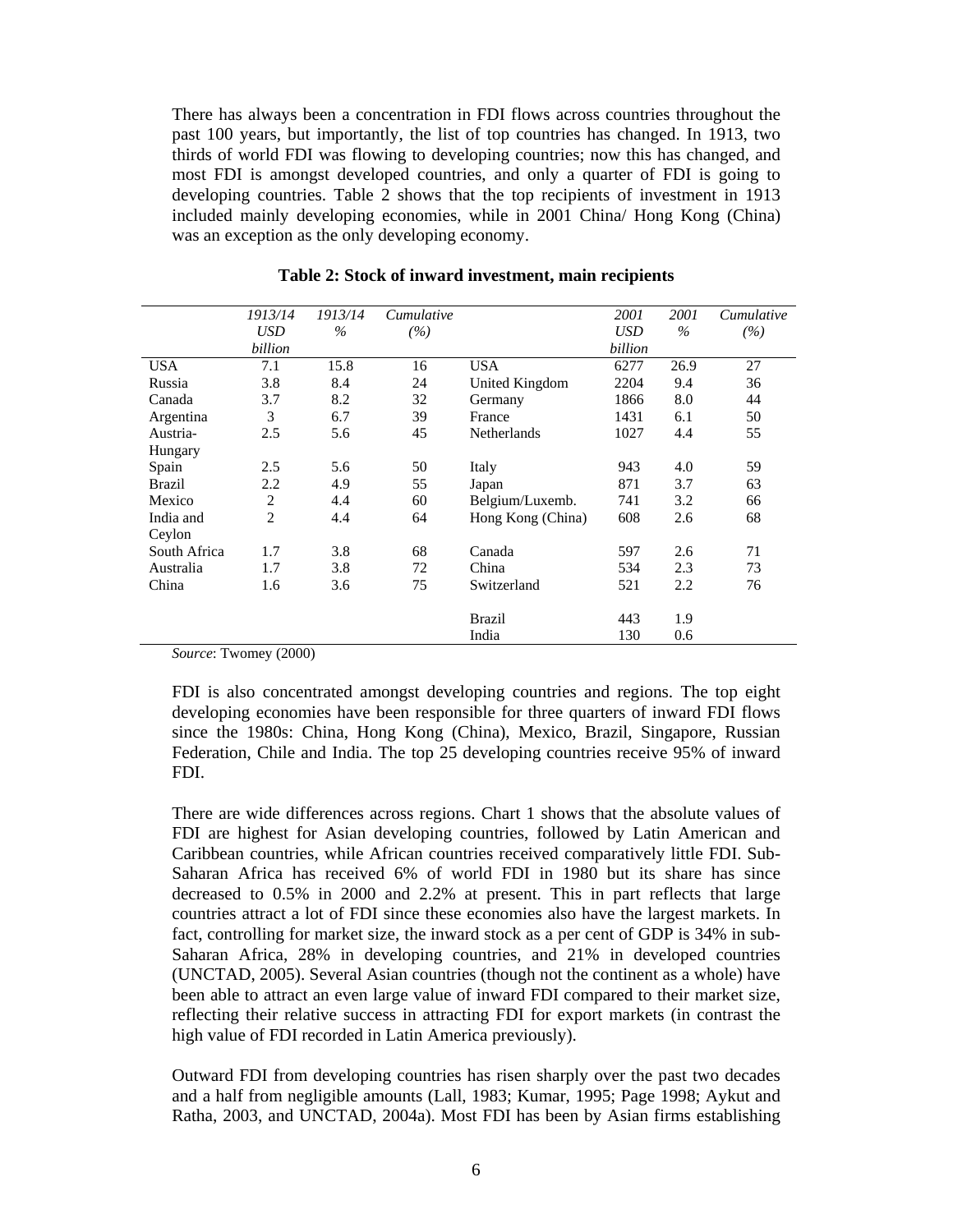footholds in other Asian countries but there has also been investment in developed countries such as the EU. China is now a major investor in Africa, and India is the sixth largest investor in the UK. Total investment by developing countries began to rise from about 1% of total foreign investment flows in the late 1970s to 4% in the mid-1980s and 6% by 1990, and after a peak in the 1990s before the Asian crisis, has remained around 6–7% of the total. South–South flows are estimated (as a residual, and noting challenges regarding data and methodology) to have risen from 5% in 1994 to 30% in 2000 of the total FDI inflows to developing countries, see Aykut and Ratha (2003).



**Chart 2 Developing country outward FDI (US\$ million), 1970–2003** 

The composition of FDI flows has shifted markedly over time. In 1914, 70% of US FDI in developing countries was in agriculture, mining or petroleum; 26% was in services; and just 1% in manufacturing. In 1998 these figures were 14%, 59% and 27% respectively (Twomey 2000, Table 3.14, p. 55). There has thus been a marked change from natural resources FDI towards knowledge-intensive activities. Table 3 shows that the inward stock was already skewed towards manufacturing and services in 1990, but increasingly so towards services in the past 15 years in both developed and developing countries. Countries such as India have been able to attract increasing amounts of FDI in high value-added services, though other developing countries (Ghana, South Africa, Mauritius, Caribbean countries), have also attracted FDI in contact centres.

While FDI to developing countries in the beginning of the  $20<sup>th</sup>$  century was mainly motivated by exploiting natural resources and building railways, FDI has increasingly been in efficiency-seeking FDI (e.g. textiles and clothing in East Asia from the 1960s, automobile industry in Asia and Latin America), and strategic asset-seeking FDI (e.g. technology activities in Singapore and Malaysia). Now, even the most strategic of functions (such as R&D) are expanding in some developing countries as transnational corporations (TNCs) seek to benefit from pools of talent at competitive costs (UNCTAD, 2005), particularly in those countries that have actively helped to create this (incl. Singapore, Malaysia, China and India).

*Source*: UNCTAD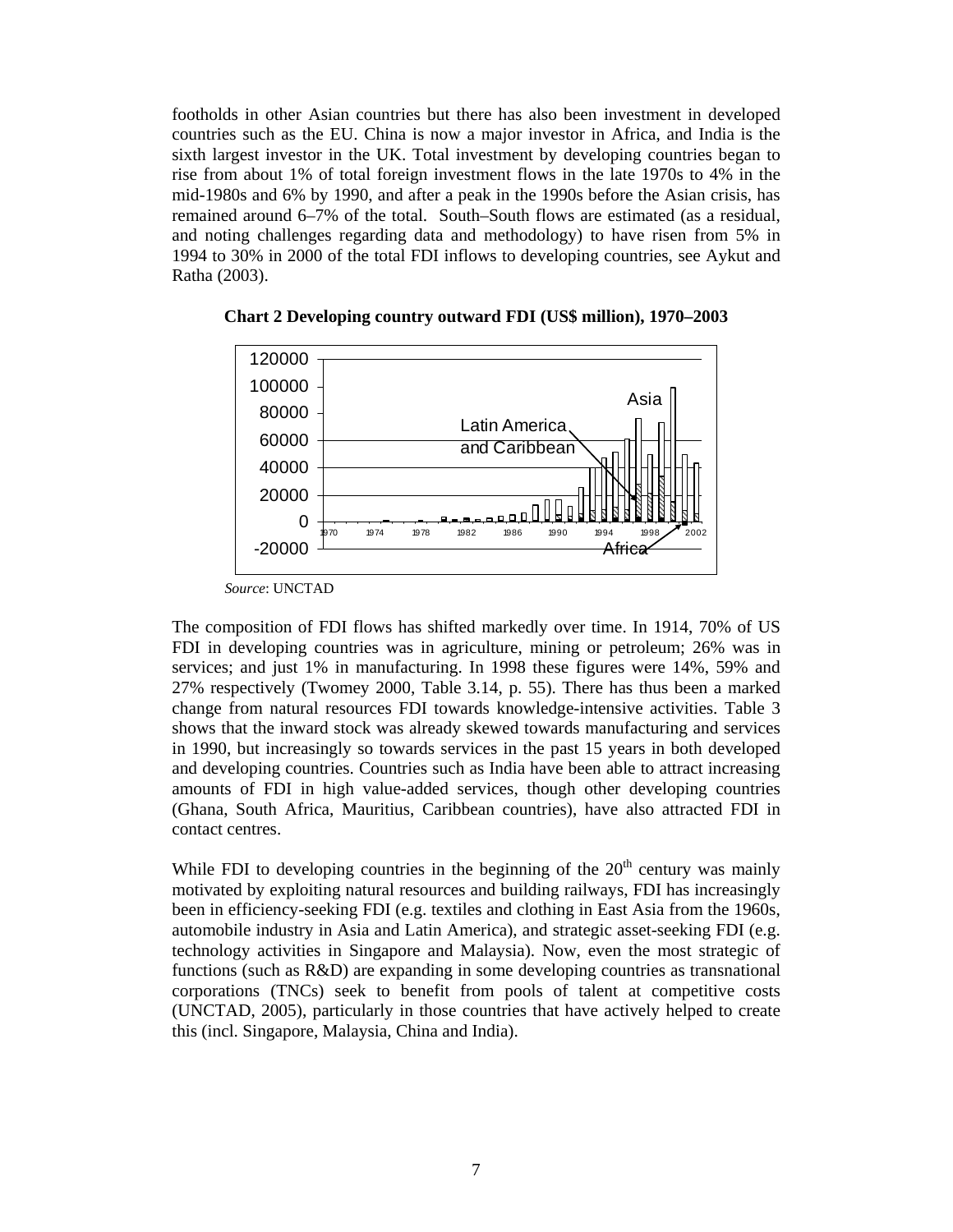| (US dollar millions)                                                 |              |        |        |         |         |         |  |  |  |
|----------------------------------------------------------------------|--------------|--------|--------|---------|---------|---------|--|--|--|
|                                                                      | 1990<br>2003 |        |        |         |         |         |  |  |  |
| World<br>World<br>Developed<br>Developing<br>Developing<br>Developed |              |        |        |         |         |         |  |  |  |
| Primary                                                              | 145404       | 24727  | 170131 | 428831  | 143993  | 594321  |  |  |  |
| Manufacturing                                                        | 595142       | 150410 | 745552 | 2081645 | 779112  | 2876102 |  |  |  |
| <b>Services</b>                                                      | 717147       | 157950 | 875097 | 4015555 | 1110757 | 5153826 |  |  |  |

#### **Table 3 Inward stock, by sector, 1990–2003**

*Source*: UNCTAD

Sectoral trends of FDI and sectoral composition differ by developing country and region. Several Asian countries have been able to attract more efficiency-seeking FDI in manufacturing (electronics, textiles) than other developing country regions. Latin America and the Caribbean countries have attracted large-scale natural resources FDI and services FDI through privatisations, and efficiency-seeking FDI in labourintensive manufacturing (notably in Mexico, Dominican Republic and Central America). Africa has attracted mainly natural resources FDI, though some countries attract relatively more manufacturing (an example is South African automobile FDI, or Asian garment factories in Lesotho) or services (tourism).

The shift in FDI away from natural resources towards efficiency-seeking and strategic asset- and market-seeking FDI has also had implications for entry modes. For instance, privatisations in Latin America have accounted for a number of takeovers through cross-border Mergers and Acquisitions. There have also been an increasing amount of strategic alliances, in particular with Asian countries with appropriate technological capabilities.

A shift towards efficiency and strategic asset seeking FDI has also meant a growing globalisation of the production processes. A car used to be an assembly of metal pieces, and production by assemblers accounted for 65–70% of the total value-added. Organizational change, for instance, just-in-time (JIT) techniques, has facilitated the process of outsourcing. As a result, final assembly plants account for less than 40% of the value of a car, and the rest of the stages in the value chain takes place elsewhere: 30% of the value of the US car goes to the Republic of Korea for assembly, 17.5% to Japan for components and advanced technology, 7.5% to Germany for design, 4% to Taiwan and Singapore for minor parts, 2.5% for advertising and marketing services, and 1.5% to Ireland and Barbados for data processing (Venables, 2002). Fragmentation is also common in the semiconductor industry.

Fragmentation of production processes is also called 'vertical specialisation' and is commonly referred to as the relocation of parts of the production process from one country to another (Feenstra, 1998). Most of the attention used to focus on fragmentation of manufacturing, but more recently attention has also focused on fragmentation of services. Several estimates find that fragmentation of production into global production processes has been increasing in world trade. Campa and Goldberg (1997) find that the share of imported to total intermediate inputs (%) in manufacturing increased in Canada from 16% in 1974 to 20% in 1993, in the UK from 13% to 22%, and US from 4% to 8% . Many developing countries such as Malaysia, Thailand and Mexico have benefited from this, although poorer economies have benefited less from fragmentation in such sectors as electronics or automobiles. These shifts have implications for the impact of and policies towards FDI, having to deal with global production structures.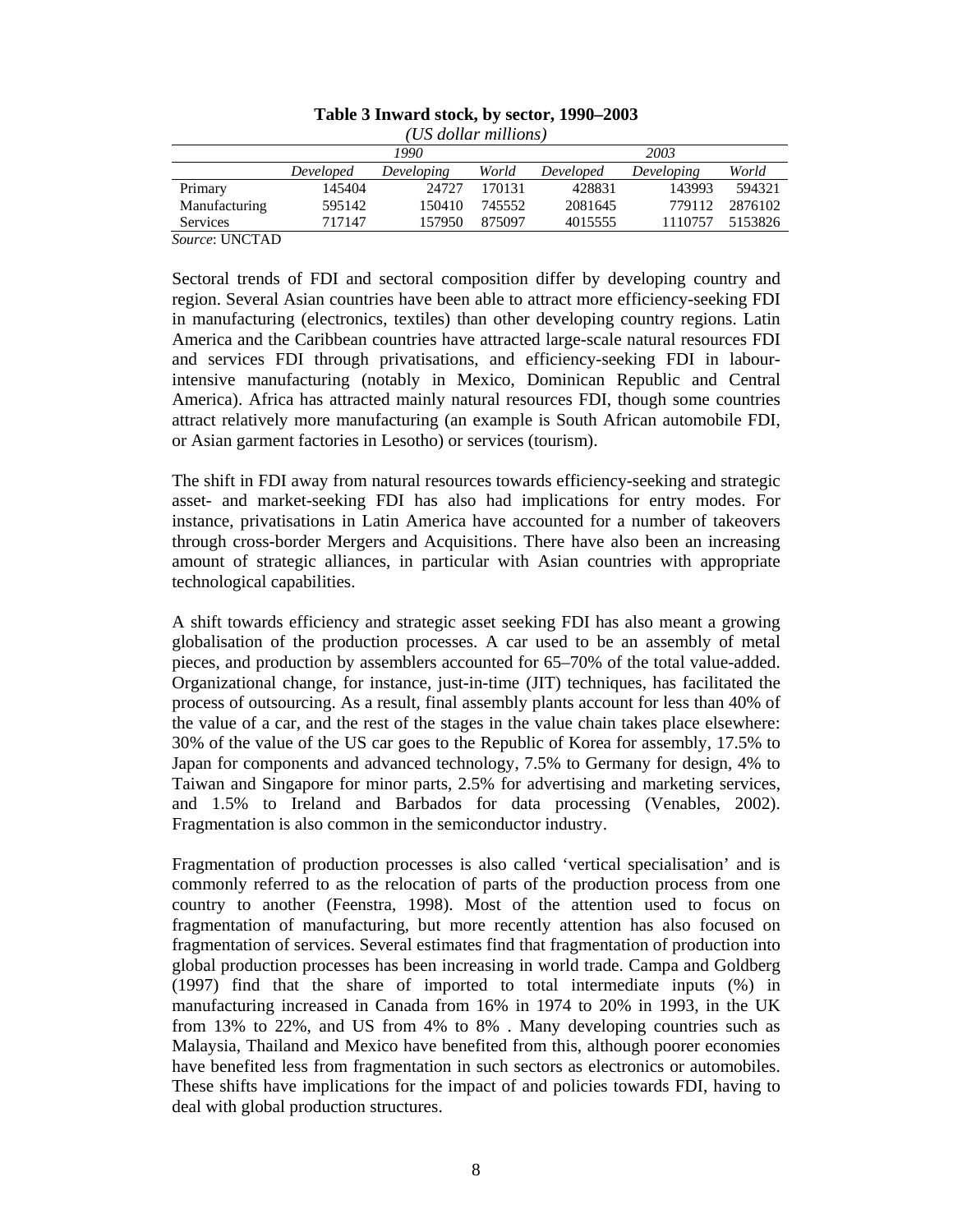## **3 Changes in the determinants of FDI**

The way that FDI affects growth and development depends for an important part on the type and volume of FDI. Thus, when understanding the impact of FDI, it is important to understand what attracts FDI, how this has changed over time, and what these changes in determinants and types of FDI mean for differential growth prospects.

The main determinants of inward FDI can be divided into several categories, and relate to

- General policy factors (e.g. political stability, privatisation)
- Specific FDI policies (incentives, performance requirements, investment promotion, international trade and investment treaties)
- Macro economic factors (human resources, infrastructure, market size and growth)
- Firm specific factors (e.g. technology). For instance, ICT developments have had a profound impact on the way companies structure their international activities. Most importantly, it has facilitated a more specialized production attracted to those locations that can offer the most competitive environment for any given activity.

There have been trends in all of these factors over the past decades and between them they can explain a large part of why FDI has gone more to some countries and regions than others. There have also been changes in their relative importance. The main point is that, as we will also see later, factor that have become increasingly important in attracting FDI (building up appropriate and good quality local capabilities) are also increasingly important in making FDI work for economic development.

#### *General policy factors*

The theory suggests that long term investment benefits from stability as it reduces the risks for the long-term investor. This is backed up by investor surveys, and to a large extent by the evidence. Politically unstable countries tend to receive relatively small amounts of FDI. The main exception to this rule are countries rich in natural resources which have managed to attract considerable amounts of FDI despite often unstable environments.

Trends in general policy factors have been important. Developing countries are increasingly creating a market friendly environment for the private sector to operate. Countries that have done this consistently over time have also attracted more FDI. Countries in some developing country regions such as Latin America have privatized earlier, and more broadly, than countries in other regions (e.g. most African countries), and have attracted significant flows of FDI (in utilities, banks, telecommunications, etc.).

Countries that provide a welcoming 'investment climate' will attract more investment, see, for example, the 2005 World Bank *World Development Report*. A welcoming investment climate depends on a combination of factors determining investment. This differs markedly across countries (UNCTAD's Investment Policy Review series, World Bank's Doing Business 2006) affecting the competitive advantage of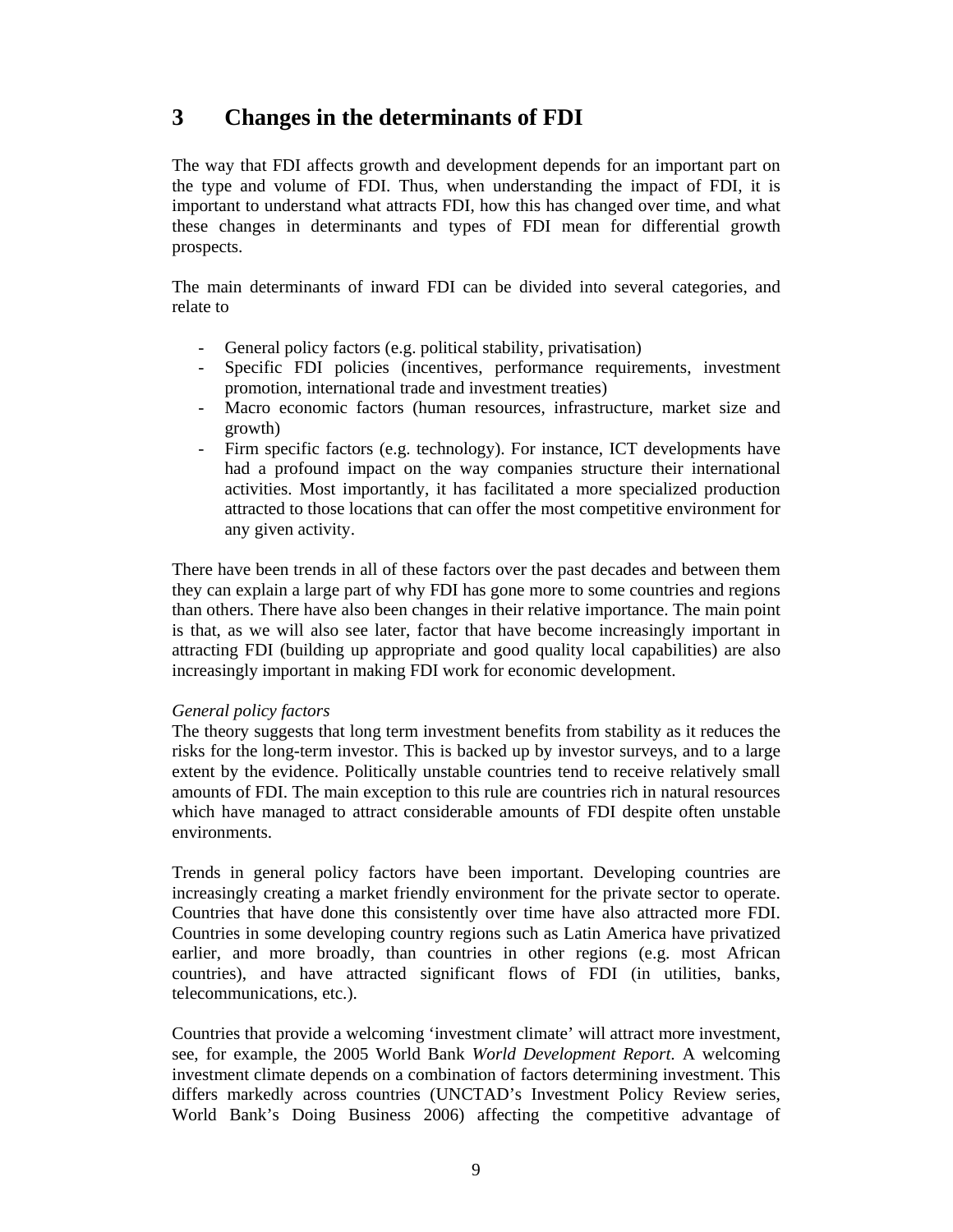economies including their exports. For instance, there are differences with respect to e.g. business start-up costs, the flexibility of firing index, duration of enforcing contracts, costs of closing business. Djankov *et al*. (2000) show that heavier regulation of business entry is associated with higher corruption and thus weaker governance, deterring investment. Even though countries have begun to understand what a welcoming investment climate involves, with some reductions in red tape, there is still a wide variation in administrative and regulatory practices.

With increased liberalization of trade and investment regimes and technological advances in areas such as information and communication technologies, countries are increasingly concerned about the competitiveness of their economies. This involves paying more attention to created assets, such as skills and infrastructure. There is a divergence in the availability of these key sources of competitiveness across countries and hence in determinants of investment activities generally. It has been estimated, for example, that 40% of capital (DFID, 2000) is based outside Africa, while the Commonwealth Business Council finds that 40% of African skills is currently based outside the continent. The gap in skills and infrastructure between African and other countries is also increasing. Due to differences in skills and technological infrastructure, there is also gap in technology and innovation areas. See UNCTAD WIR 2005 and UNIDO's 2002/2003 industrial development report for the digital divide and technological and innovation capability indices. The same factors are also crucial for countries to derive benefits from FDI.

#### *FDI policies*

Renewed confidence in the positive benefits of FDI has led many countries that were restricting FDI in the 1960s, 1970s and 1980s to be more open towards FDI in the 1990s (Safarian, 1999) and beyond. Governments are liberalizing FDI regimes as they associate FDI with positive effects for economic development in their countries (e.g. Lall, 2000a).

Much of the FDI potential in developing countries was not realized 3–4 decades ago because many countries had severe restrictions on foreign ownership, and many of what are now regarded conducive factors (e.g. a competitive environment, good quality local capabilities) were not in place. This is gradually changing. Almost all countries are now actively welcoming FDI. They have liberalised their investment regime, but at different points in time. South-East Asian economies (in 1960s: Hong Kong [China], Singapore, Malaysia) were first, while other Asian countries (Republic of Korea, China and India) and Latin America countries began to liberalise in the 1980s and 1990s (even the Republic of Korea, which had previously restricted FDI and imported technology through licensing, decided after the Asian crisis in 1997 to open up more to FDI for the capital and technology it could bring). Many African countries followed only in 1990s.

Investment liberalisation has coincided with an increased attention to FDI protection and promotion. Countries now actively try to attract FDI and have established FDI promotion agencies for this, thereby aiming to chance an FDI screening task into true FDI promotion. The proliferation of other tools included incentives, export processing zones, science parks, etc. Restrictions on FDI on the other hand declined as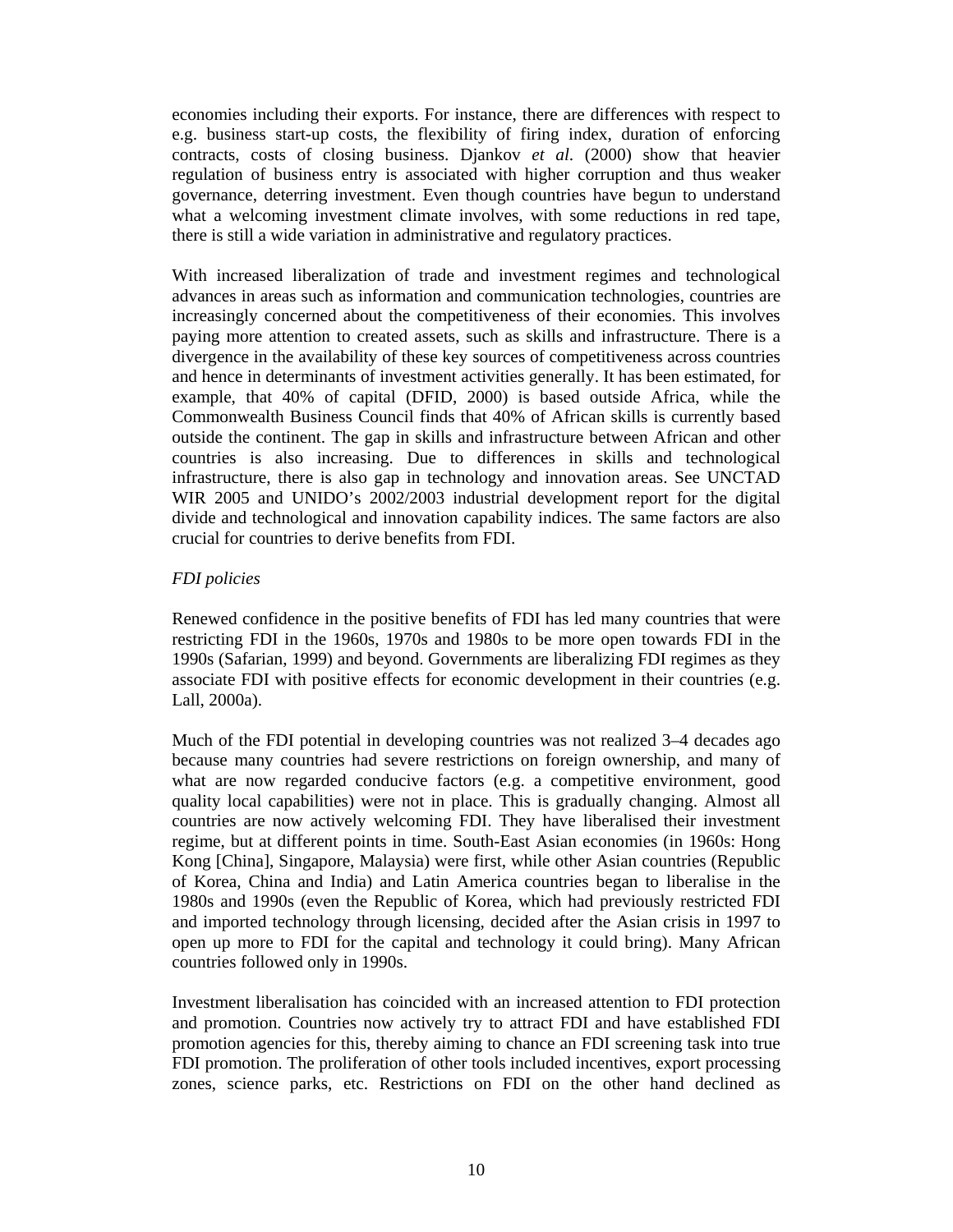competition for FDI increased: there has been a decrease in the incidence of performance requirements, see below and UNCTAD (2003b).

#### *Macro-economic factors*

General and specific FDI policies have become less restrictive to inward FDI. With fewer policy barriers, other factors have become more important as determinants. Amongst these are basic economic pull factors such as good quality and appropriate human resources and infrastructure, on the supply side, and market size and market potential on the demand side. Macro-economic policies that shape the underlying fundamentals of cost-competitiveness have become more important over time in attracting mobile FDI, and hence there is overlap with what the factors that are enhancing spillovers to local firms. Lall (2000b) argues that FDI location decisions will increasingly depend on economic factors and not on temporary policy interventions. There is some empirical support for this in Noorbaksch *et al*. (2001) who find that education is increasingly correlated with inward FDI. Lall (2001) argues that especially technical and engineering skills are useful for attracting technology intensive investment, pointing to the success of several East Asian countries.

Several econometric studies point to the importance of infrastructure for attracting FDI. Wheeler and Mody (1992) studying US manufacturing FDI found that 'infrastructure quality clearly dominates for developing countries', while specialized support services were a better determinant in developed countries that already have an adequate infrastructure. Kumar (2002) explains the sales of US and Japanese subsidiaries in 66 developing countries by a host of factors (income, distance, taxes, etc.) and finds that good infrastructure (transport, telecommunications, information and energy) is a positive and significant determinant of FDI.

An increasing number of surveys show that the lack of availability of skills and physical infrastructure is amongst the major impediments to investing in African countries (UNCTAD, 2000a; and Business Map, 2000). There is a complex relationship between FDI on the one hand and human capital and infrastructure on the other. While FDI requires good quality and appropriate infrastructure and skills, FDI itself also helps to enhance skills and infrastructure. While some countries have become stuck in a 'low skill-low income' trap (e.g. some Central American countries depending on apparel *maquiladoras*) others have been able to come out of this using effective and consistent education policies (Costa Rica moving into electronics and IT).

Much of the economic literature has tended to focus on general determinants of aggregated FDI, but the importance of factors will have differed depending on sector, type and motivation of FDI. For instance, it is difficult for countries to attract knowledge-based FDI without the sufficient domestic technological and human resource capabilities. It would be difficult to attract efficiency seeking FDI if trade conditions were very poor.

#### *Firm specific factors*

Since the 1950s, researchers have attempted to understand the evolution of FDI through micro-economic factors. The international business studies have had a long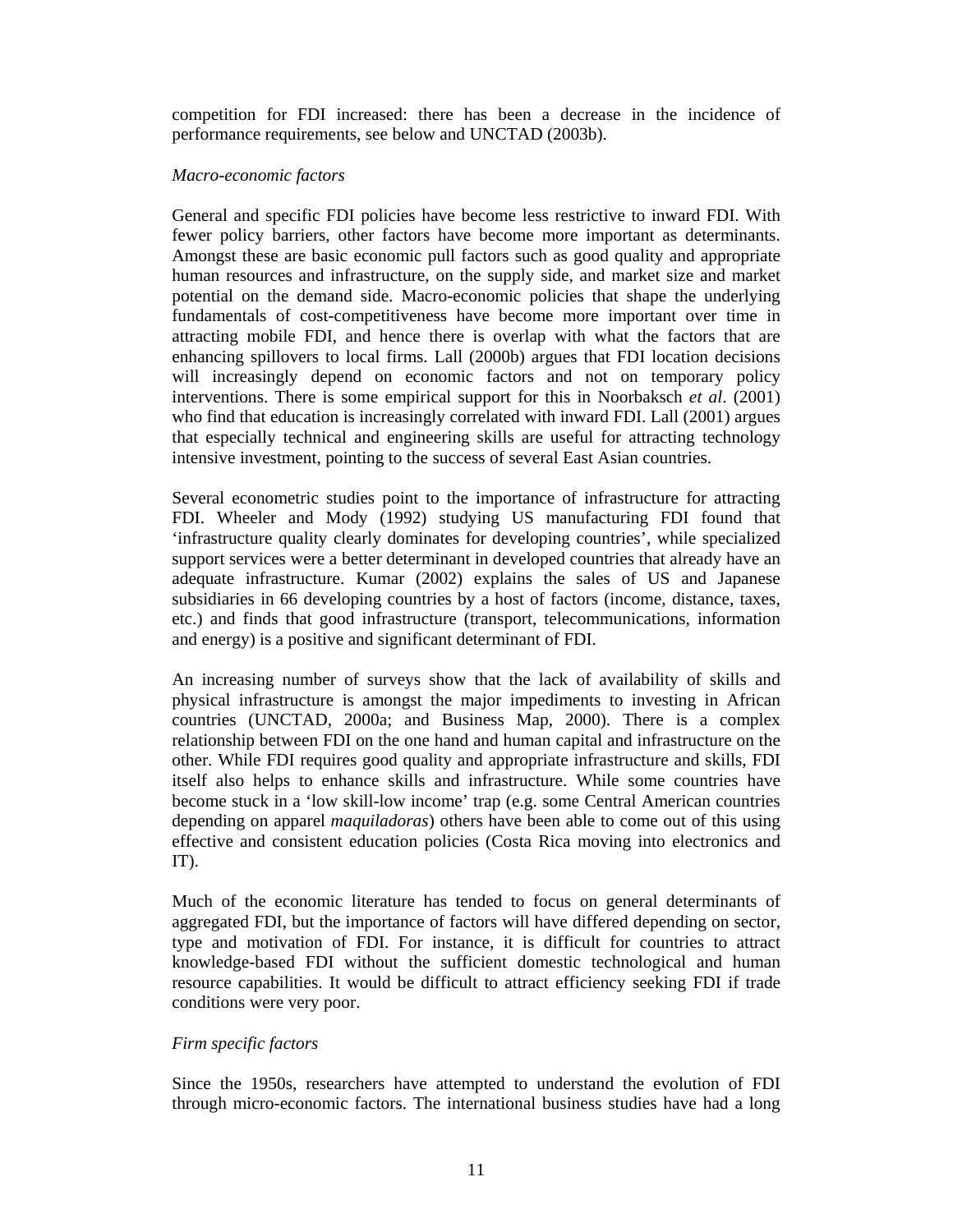tradition studying TNCs and use an eclectic paradigm for FDI, the Ownership-Location-Internalisation (OLI) framework (e.g. Dunning, 1993). Authors such as Caves (1974) and Dunning have emphasised that TNCs need to have some firmspecific asset that differentiates them from domestic firm to compensate for the extra costs in terms of local knowledge that a foreign firm must incur to operate in foreign markets. The firm-specific asset is called an ownership (O) advantage. As the firmspecific asset is often related to access to some superior technology or to specific knowledge of production processes, foreign affiliates require the right skill-mix to use the specific technology and to handle a complex production process in usually largesized plants. TNCs should also have an internalisation (I) advantage to internalise business contacts, and not to outsource. Finally, the reason why a multinational invests in one country but not in another depends on the country's locational advantage (L).

Markusen (1995) suggests that technology or the firm-specific asset (ownership advantage) is the main reason for FDI. The assertion that technology rather than different factor endowments and prices underpin FDI can also explain why trade and FDI can be complements rather than substitutes. $^{2}$  For instance, firms invest abroad to exploit a brand name. There have also been studies that have tested successfully for the so called 'knowledge-capital model' of FDI (see Carr *et al.,* 2001), in that technology related factors explain US outward FDI.

There is further evidence to suggest that technological developments are increasingly affecting the level and nature of FDI. Barry and Hannan (2002) have argued that that the post-war increase in FDI is concentrated in *products* with high income elasticities of demand. As income grows, these sectors grow more rapidly, and the share in expenditure of products embodying 'knowledge capital' rises. As the average ratio of firm-level to plant-level scale economies rises, so does the level of FDI and the FDIto-GDP ratio. In practice, this means companies such as Unilever, Coca Cola, Deloitte and Touche and Shell invest abroad because they have some superior technology, brand name or management technique that they alone can exploit using a multi-plant firm and thus FDI.

The international business school also defined four categories of motivations for FDI: natural resources-seeking, efficiency-seeking, strategic asset-seeking and marketseeking FDI. Dunning began the examination of TNCs in his 1958 study of FDI, US FDI in the UK, but several things have changed over the 4 decades since. For instance, a special issues of *Transnational Corporations* in 1999, Volume 8(2) suggests that the role of US FDI in the UK has become less important, that FDI policy

 $\overline{a}$ 

 $2$  Trade economists usually study the relation between trade and FDI through the Heckscher-Ohlin general equilibrium model that incorporates a link between a country's factor endowments, its production structure and factor rewards. A capital-intensive country tends to export capital intensive products. More exports will decrease capital rewards and increase labour rewards, under special conditions leading to the equalisation of factor rewards across countries. If trade is restricted, capital flows may lead to the same equalisation. Indeed, Mundell (1957) proved that (under special conditions) the H-O model predicts that trade and capital flows are substitutes, both leading to equalisation of factor rewards. Markusen has shown that this substitution relationship is based on the assumption that factor endowments alone are the basis for trade. Countries are assumed to be otherwise identical. If the basis for trade is some other difference between countries, such as technology and firm-specific assets, a complementary relationship may exist between FDI and trade.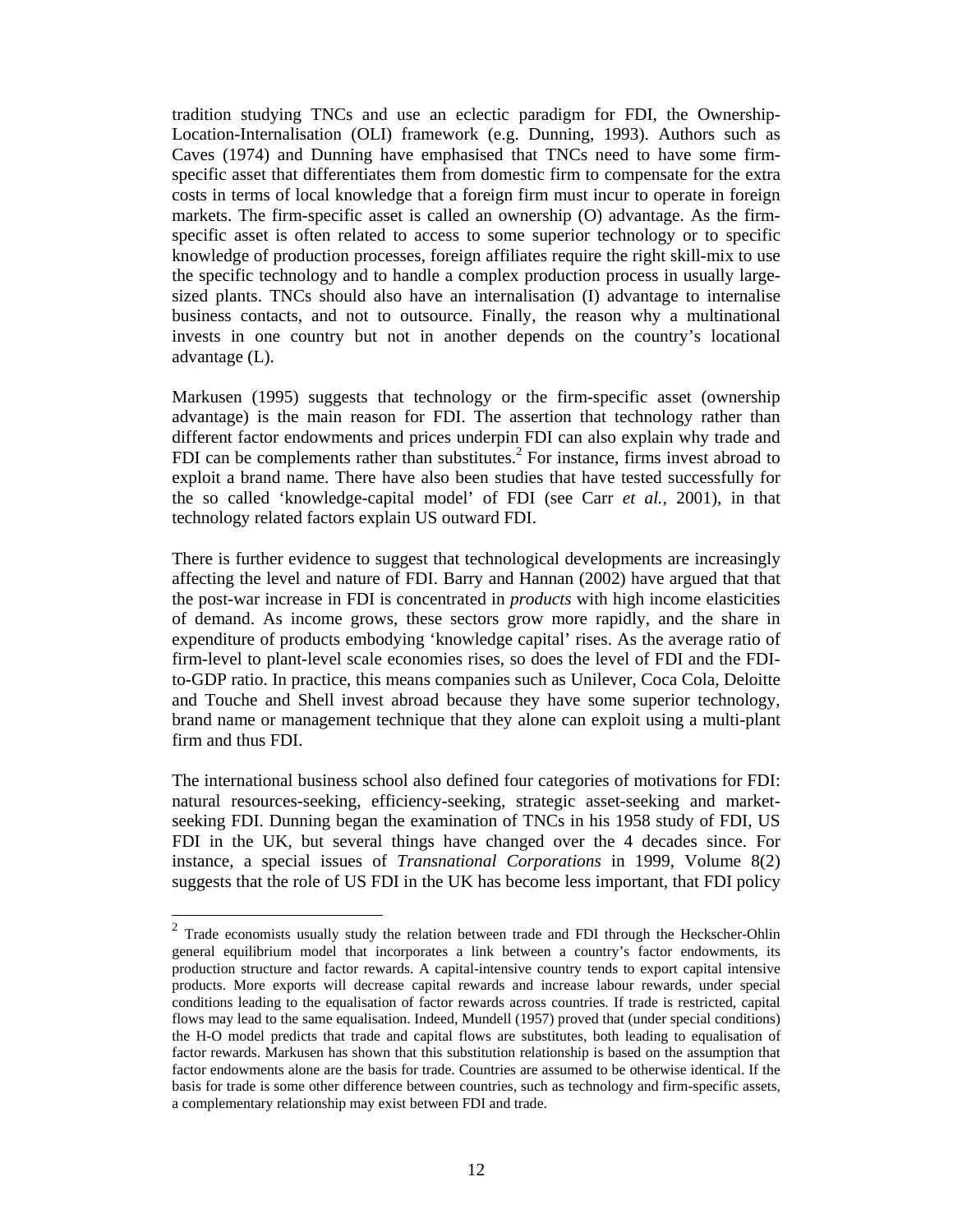has less reason to be discriminatory, but also that US FDI had become more strategicasset seeking (Dunning, 1993); a shift in the role of TNCs, from exploiting home-base technology in international markets to the international sourcing of technology, United States TNCs developing technology locally in the United Kingdom have moved away from their historical focus on the industries in which they were strongest at home, e.g. electrical equipment, towards industries in which indigenous United Kingdom companies have the greatest technological expertise, e.g. in chemicals and pharmaceuticals (Cantwell); Finally, the key to the new approach to TNCs is that policy on FDI and policy on endogenous growth have converged. TNCs are regarded as central to the creation as well as diffusion of knowledge, within and between firms, and in cooperation with governments (Safarian; and also UNCTAD, 2005).

As noted above, there has also been a trend where the dominant entry of foreign firms is through cross-border mergers and acquisitions rather than through greenfield operations. In the short-run M&As lead to a financial transfer, while the greenfield investment would also lead to increased fixed capital formation, though this distinction is less strong for the long-run. In the long-run, the main difference seems to be that M&A tend to lead to increased concentration, while greenfield investment does the opposite (UNCTAD, 2000a). Mega M&A deals influence world FDI flows as they constitute a large part of developed country FDI (precise data are difficult to get), the value of cross-border M&As is currently similar to total FDI (this is also true for countries such as the US, where more than 90% of FDI comes through M&As). However, M&As still contribute for only a fifth of FDI in developing countries on average, of course with variations for those countries and regions that have privatized and attracted FDI in the process.

In conclusion, there has been a trend in the determinants of FDI over the past decades The main point is building up appropriate and good quality local capabilities have become increasingly important factors in attracting FDI (as opposed to temporary FDI policy barriers). As can be expected, these key economic fundamentals and policies to enhance these also feature in the factors affecting the FDI-development nexus

## **4 Effects of FDI on economic growth**

Much has been written about the relationship between FDI and development (UNCTAD, 1999). We review the main impact areas and suggest there have been major changes within these, with an emphasis on how FDI relates to economic growth (we do not deal separately with inequality and poverty).

There are several areas though which FDI affects development (UNCTAD, 1999):

- 1. employment and incomes
- 2. capital formation, market access,
- 3. structure of markets,
- 4. technology and skills,
- 5. fiscal revenues, and
- 6. political cultural and social issues.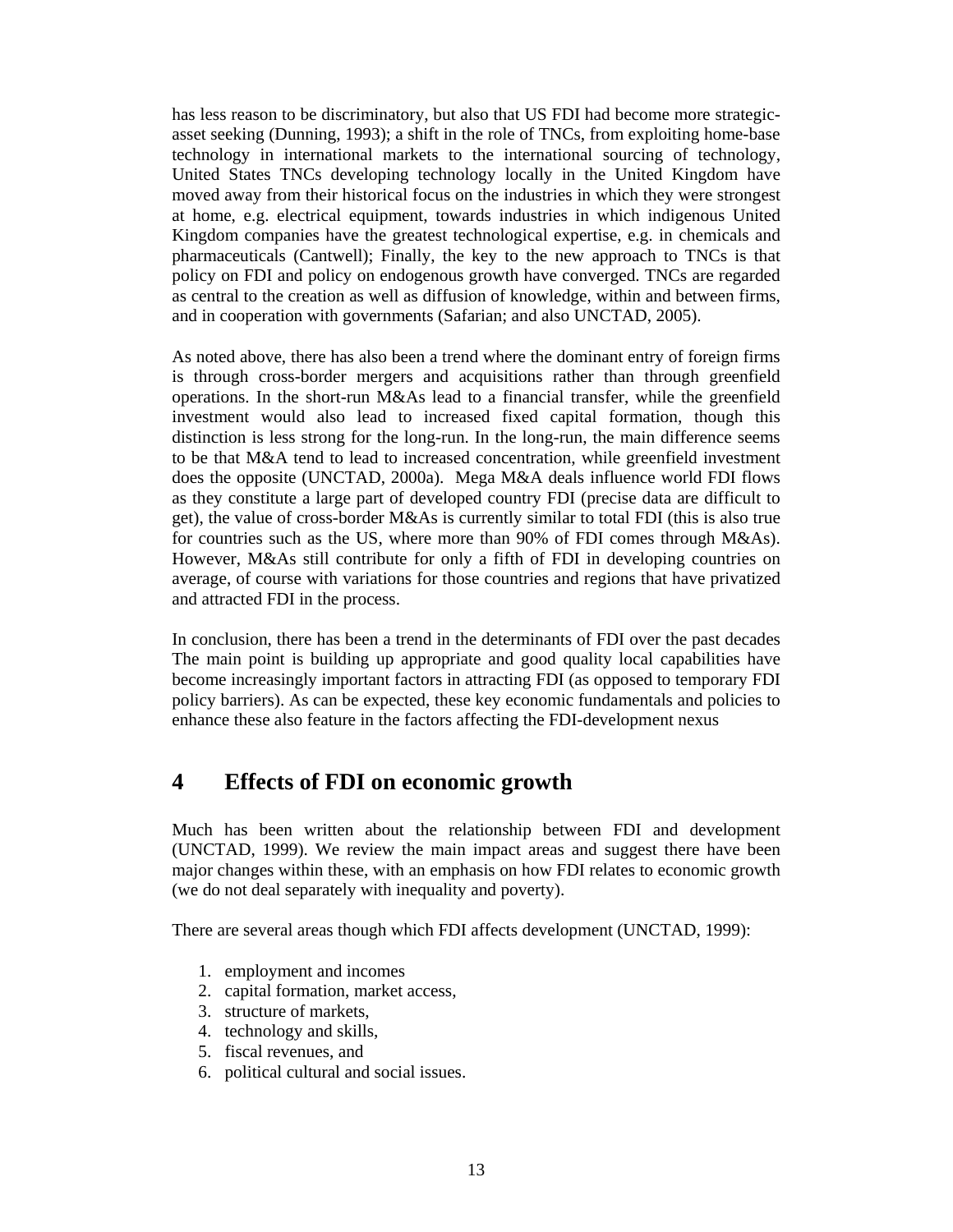These effects can be static and dynamic, and they can be positive and negative. Table 5 draws originally on UNCTAD (1999) and reviews the type of effects in each of the areas. Although the mechanisms underlying FDI and development have not changed, the intricacies of these mechanisms need to better understood if they are to prove beneficial (Narula and Lall, 2004).

FDI affects economic growth through all of the above channels. FDI can raise economic growth by increasing the amounts of factors or production (by increasing capital or employment, directly, or indirectly in local suppliers and competitors), in the traditional growth accounting context, or increasing the efficiency by which these factors are used (by using superior technology, or locating in high productivity areas, or through productivity spillovers), as expressed in the literature in endogenous growth (e.g. Aghion and Howitt, 1998) where FDI represents the port through which new ideas are gained. In the long-run, FDI induced productivity change is important for long-lasting economic growth (e.g. through spillover to local capabilities), while FDI induced build up of factors may only raise growth temporarily (e.g. by establishing a garment assembly factory).

Those countries whose local capabilities have been enhanced because of FDI (e.g. in Singapore and Ireland, where local suppliers have become global exporters) have also been able to benefits most from FDI in the long-term. However, those countries that attracted FDI in the apparel sector because of trade policy distortions (due to the Multi Fibre Arrangement quotas which governed world trade in textiles and clothing until 2005) without building up local capabilities or linkages, may have derive fewer longterm benefits from FDI. For instance, there are now fears that investors in Lesotho will have withdraw, at a time that much apparel capacity is relocated to China.

Over the past decades, there have been several major shifts in relation to the impacts discussed in Table 5. First, in parallel to shifts in the nature and composition of FDI, the type and direction of impacts have changed. Secondly, the literature on the macro effects of FDI has evolved and become more sophisticated and nuanced over time. And thirdly, governments have increasingly realized that they can influence the types and direction of impacts through the appropriate mix of policies, and they have increasingly made use of such policies. At the same time, some policies used in the past are now regulated in various international treaties (see below).

#### *Impact Shift 1: The type and "real" direction of impacts have changed*

FDI was traditionally seen as an additional source of capital, vital for the development of countries with insufficient economic capacity and infrastructure, and where domestic saving rates are low. Many Latin American countries viewed FDI as an important source of external finance, particularly after the debt crises of the 1980s when many Latin American countries were starved of private capital. Of course, this view is still prevalent in many countries, and rightly so.

However, many governments have begun to realise that inward and outward FDI can do more than just address balance of payments issues. For instance, FDI has contributed to changing whole production structures, or the real economy, in South East Asian countries. FDI and foreign ownership in particular was also a source of access to new skills and techniques. FDI can help to increase productivity and thus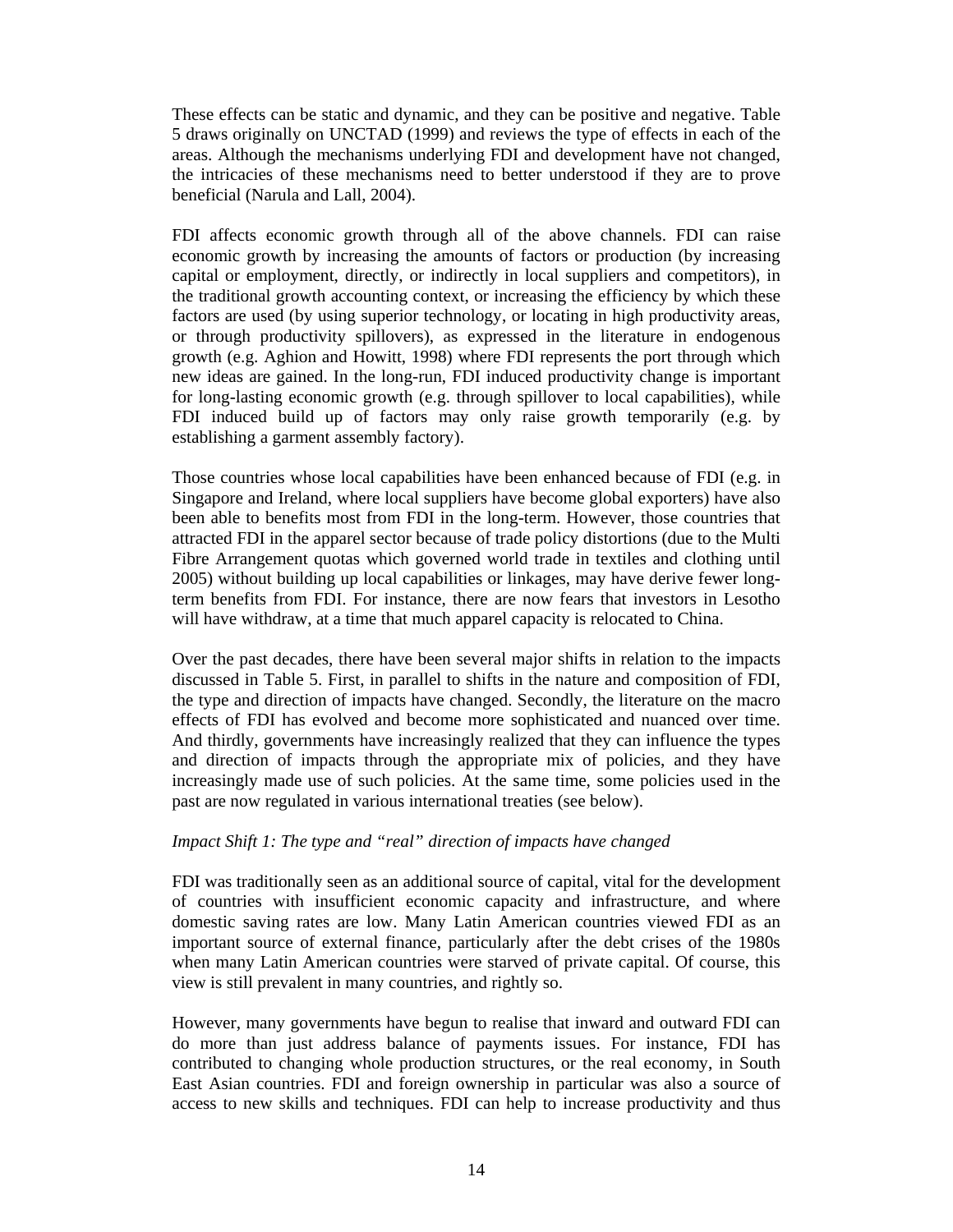growth, and thereby also reduce poverty. Thus FDI has financial and real effects, and both types of effects are now regarded as positive. This was not always the case.

A more competitive world is likely to lead to better impacts of FDI. Moran (2003) discusses dramatic differences in performance between foreign owned firms that are tagged into a global production network and foreign owned firms that are domestically oriented. Encarnation and Wells (1986) examined 83 investment projects in 30 developing countries over more than ten years and demonstrated the dramatic difference between tightly integrated export-oriented plants and non-integrated domestic-oriented plants. Using cost-benefit analysis to evaluating inputs and outputs to the establishments at world market prices, it was found that the former generated a substantial increase in host country income, while the latter (between a quarter to a half of the sample) a decrease. Many investments in the developing world were under conditions of weak competition (as occurred more often in 1970s), with few competitors in-country and often to circumvent high tariffs walls behind which protected and inefficient sectors could develop. Such firms may well have had a negative impact on host-country development. Now, there tend to be more competitive economies, with more open trade regimes, so we would also expect more positive impacts.

Another perception that has changed dramatically over the past few decades relates to the technology aspects of FDI. Discussions in the 1970s were about inappropriate capital-intensive technology imposed on labour-abundant developing countries. For instance, Brecher and Diaz-Alejandro (1977) showed that FDI that comes in to circumvent quantitative restrictions and tariffs can immiserize host country development under certain conditions, where capital flows into capital-intensive sectors in protected activities (particularly in so-called import-substitution, IS, countries). Srinivasan amd Bhagwati (1999) also argue that FDI in import-substitution countries is limited by the size of the market. And because there were many IS countries in 1970s, there was quite a negative view of the impact of FDI. Balasubramanyam *et al.* (1996) in a study of 46 developing countries, cross section over 1970–1995, argue that countries with outward oriented FDI policies have greater benefits from FDI than countries with import-substitution.

Since the 1990s however, FDI has been desired especially because of the new production technology and management techniques that it embodies (see also Safarian comment before). Indeed, foreign TNCs tend to be larger, pay higher wages, are more capital and skill intensive and introduce more up-to-date technology (see e.g. Dunning, 1993 and Caves, 1996). Some characteristics of TNCs relate simply to the size of the firm, which itself is often related to higher pay, more training and usage of the latest technologies. However, controlling for factors such as size, foreign ownership is still related to better performance (Dunning, 1993; Tan and Batra, 1995).

#### *Impact Shift 2: The macro-economic studies on impact of FDI have become more sophisticated and nuanced*

Different types of econometric studies have been used to assess the effects of FDI on growth and productivity. Macro and meso studies usually find positive and significant correlations between FDI and GDP per capita or productivity, often because FDI tends to locate in higher value-added industries or segments. It is not clear whether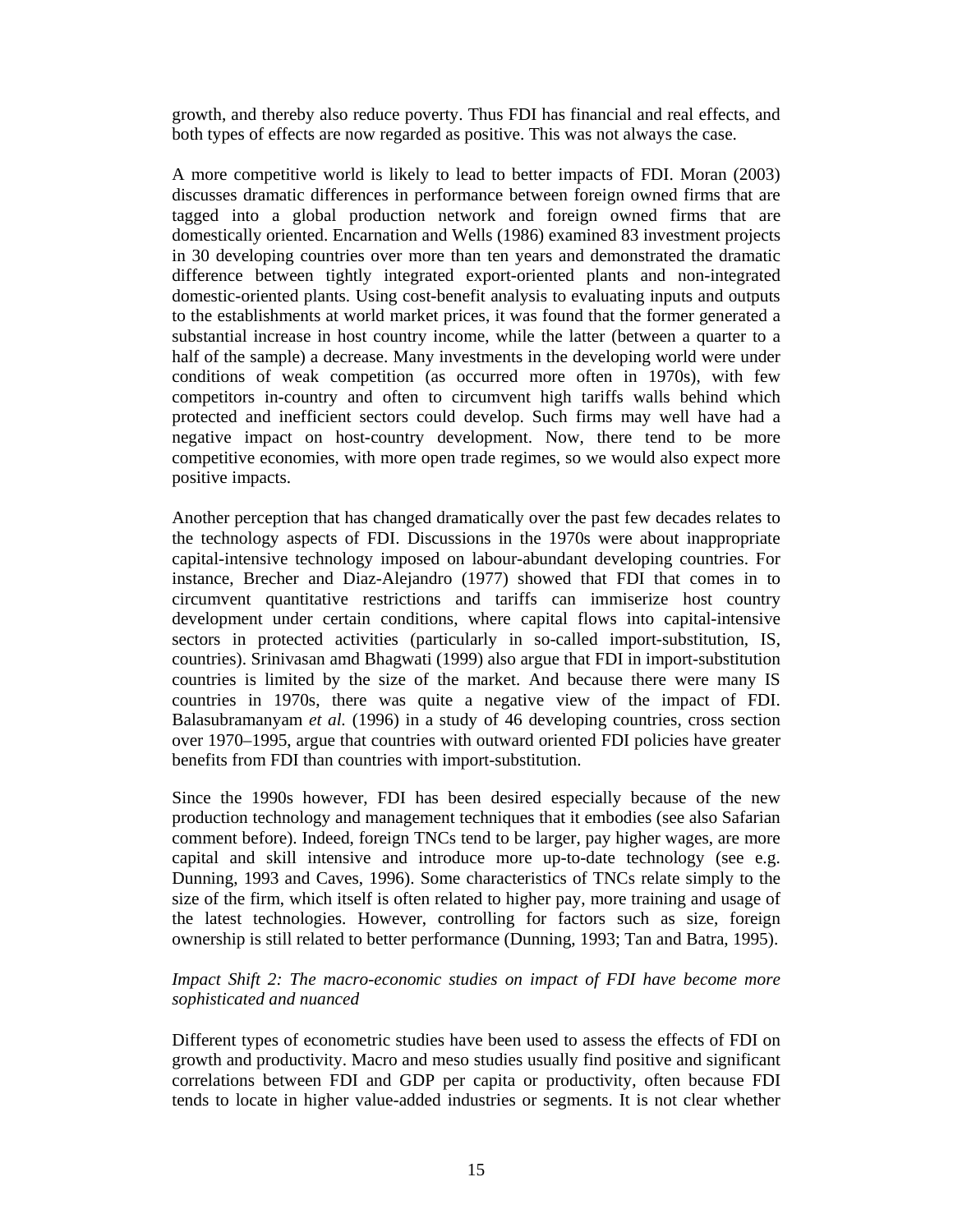productivity increases at the macro level are driven by spillovers to and learning effects in local firms, or only because of a composition effect. It is thus important to understand *whether* and *how* positive spillovers to local firms occur because FDI associated with positive spillovers has long-lasting effects for development.

Thus macro economic studies were also interested in conditions under which FDI affects growth. Some recent studies have argued that the contribution of FDI to growth is strongly dependent on the conditions in recipient countries, e.g. trade policy stance (Balasubramanyam *et al.,* 1996) or human resource policies. In an influential paper, Borensztein *et al.,* 1998) suggest that the effectiveness of FDI depends on the stock of human capital in the host country. Only in countries where human capital is above a certain threshold does FDI positively contribute to growth. Xu (2000) estimates a growth equation for different samples of countries and finds a significant positive effect of FDI on growth in samples of countries with higher levels of human capital.

Countering this, Carkovic and Levine (2005) used more advanced econometric techniques and argue that FDI does not exert an independent and robust exogenous effect on growth after accounting for other factors such trade openness. They also found no independent effect of FDI in countries with more education. But countering this view, Blonigen and Wang (2005) argued that inappropriate pooling of data from developed and developing countries was responsible for empirical results indicating that FDI does not significantly affect economic growth. These opposing views show that the jury is still out on whether FDI (in the aggregate) can ever relate significantly to growth and how. The book in which both papers appeared recommends further research into this area (Moran *et al.*, 2005).

One clear, but often overlooked implication in such multi-country macro studies, however, is that the impact of FDI at the macro level is not necessarily homogenously positive or negative, consistent with the view that the impact of FDI depend on type of FDI, firm characteristics, economic conditions and policies. For example, Mirza and Giroud (2004) argue that (a) FDI aids development, but mostly through growthrelated effects, rather than spillovers (at least in ASEAN), but (b) policies can make a difference in capturing the wider potential benefits of FDI.

This heterogeneous picture is also borne out by micro-level studies. Micro-level studies (e.g. Haddad and Harrison, 1993; Aitken and Harrison, 1999; and Djankov and Hoekman, 2000) find that the productivity level of foreign firms is higher than in domestic firms, but also that productivity growth in domestic firms is lower than it would have been in the absence of foreign firms (in Morocco, Venezuela, and the Czech Republic), or in other cases where there are positive spillovers (e.g. Mexico). The negative effects are sometimes associated with market stealing arguments, while positive effects relate to learning effects in local firms with much lower productivity levels than their foreign counterparts in the same sector. The overall effect of FDI on the host economy is perhaps weakly positive, though there are studies where the impact is negative and cases where the impact is positive (Moran, 2003). It seems that other factors, economic conditions and policies play a role in determining the impact of FDI on the local economy, and that while FDI and growth tend to go hand in hand *on average*, there are cases (countries, sectors, firms) where the effects are positive and where the effects are negative. Mortimore (2004) criticises spillover studies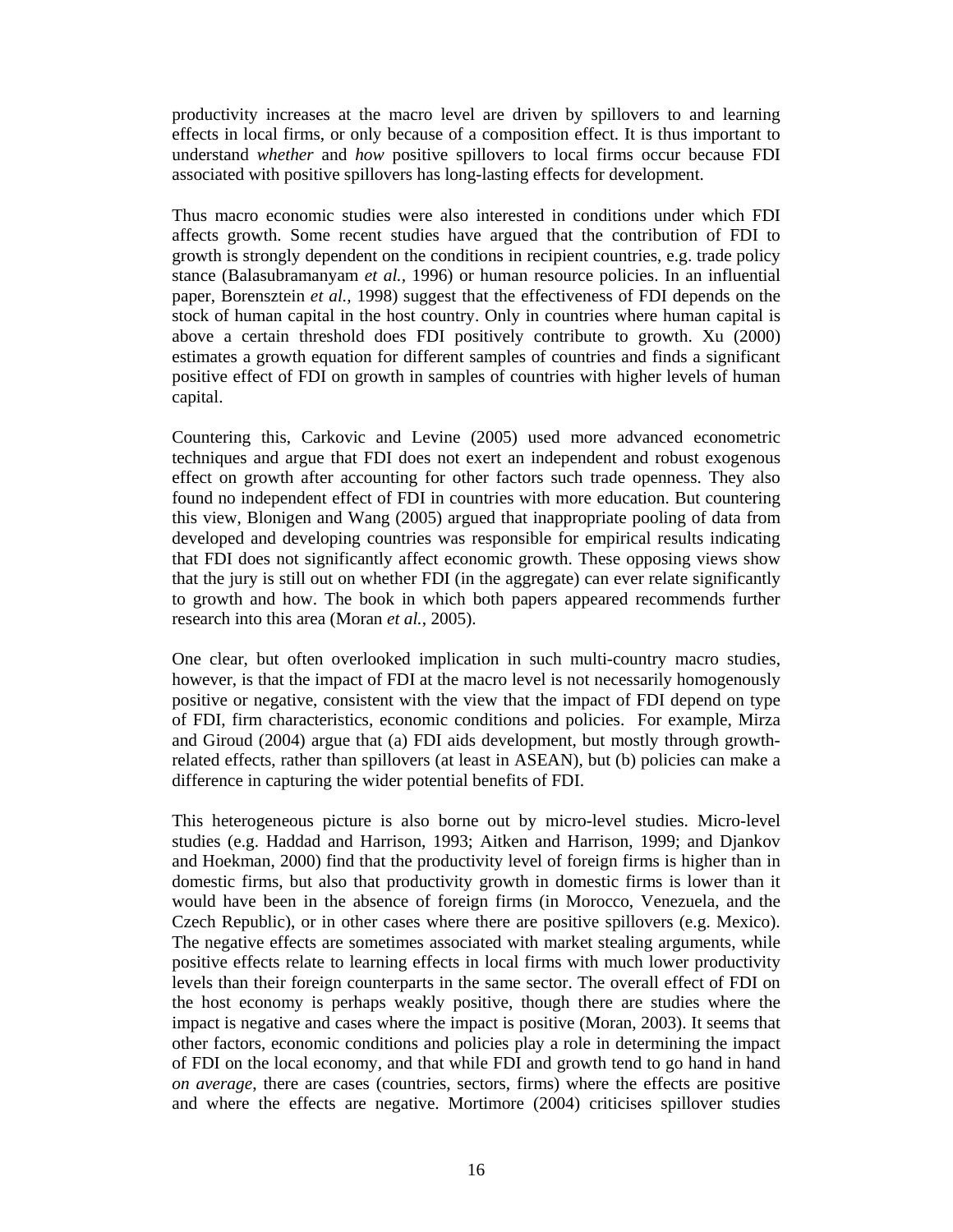(micro, and macro by implication) for assuming that the effect of FDI is automatic and does not depend on factors such as TNC strategies or policies. A certain categorisation of the channels of impact on growth and productivity does emerge from these studies: technology transfer, human resource training, deepening of production linkages, and enterprise development. FDI policies are increasingly focused on maximising the effects through such channels.

#### *Impact shift 3: Increased awareness that policies affect the FDI-growth nexus*

The rise of FDI, and the continued presence of FDI in countries, has led countries to think increasingly about the impact of FDI, rather than assume that all a country had to do was attract FDI. In the previous section we already emphasised the importance of three policies to enhance the positive effects of FDI (based on multi-country studies)

• Creating a liberal trade regime

.

- Related, creating a competitive environment
- And, building up adequate human resources

But there are also concrete examples from case study evidence 1) the start of a linkages programme between local and foreign firms in Ireland when FDI was thought to be too much enclave type; 2) continued upgrading from light manufacturing, to capital intensive FDI and knowledge intensive FDI in Singapore, and 3) the role of human resource development co-ordination in the South African automobile industry.

A host economy can benefit more from the presence of the foreign firm if the local firm can link to, e.g. as a supplier, or if it can learn from the foreign firm. Both of these benefits are more likely to be enhanced, the more appropriate are the local capabilities. Building up local capabilities cannot be left to the market alone, as it is associated with market failures. Appropriate technology and human resource policies will differ by country and hence a country specific approach is required (e.g. Lall, 2001). Policies to provide linkages between foreign and local firms have become more prominent over time (e.g. UNCTAD, 2001), as well as policies that are more coherent across the areas of investment, innovation, education, and enterprise development (UNCTAD, 2005).

Narula and Lall (2004) argue that FDI *per se* does not provide growth opportunities unless a domestic industrial capabilities base exists which has the technological capacity to profit from the externalities from TNC activity. Thus an understanding of how technological knowledge is acquired is relevant to how FDI affects development. Experiences of changes in FDI policies may help to illustrate. Firstly, both Ireland and Singapore realized that while they were successful in attracting electronic and pharmaceutical TNCs (mainly from US) in 1960s and 1970s, these firms were not sourcing as much from local firms as was hoped. To upgrade local firms, both countries introduced significant and consistent measures related to human resources support and link them with foreign firms (linkages programmes, see e.g. te Velde, 2003). The specific example of Ireland is also relevant in explaining the evolution of FDI determinants. While FDI was attracted by tax incentives in the 1960s, these had to be abandoned by the 1990s, and by then consistent human resource development policies had created a more stable determinant of FDI along side low tax rates.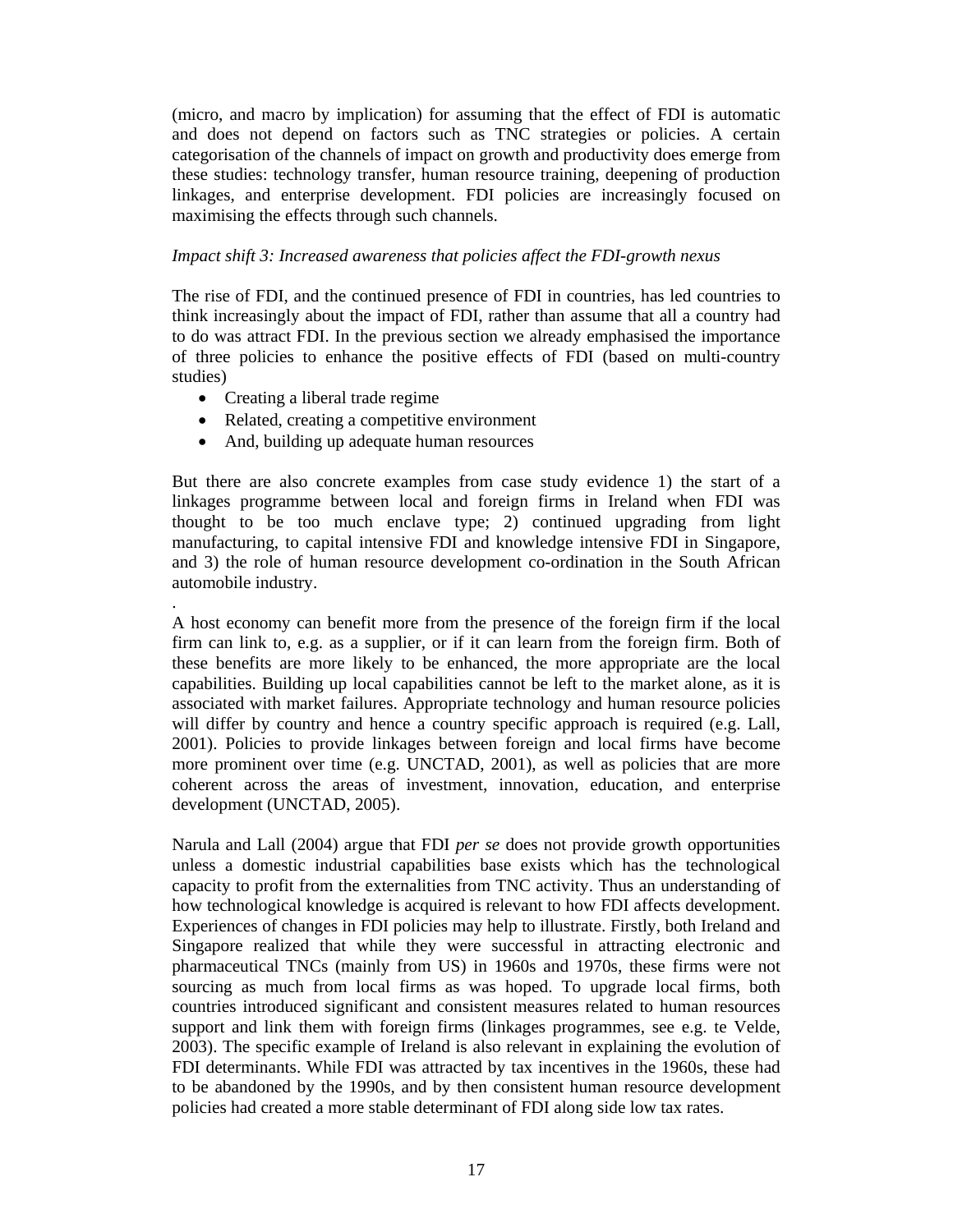## **Table 5 Inward Foreign Direct Investment and economic development**

| Impact                                                |                                                                                                                                            |                                                                                                             |                                                                                                                                                                                                                                                                                                                                 |                                                                                                                                                                                                                                                                                                           |                                                                                                                                                                                                                                                |  |  |
|-------------------------------------------------------|--------------------------------------------------------------------------------------------------------------------------------------------|-------------------------------------------------------------------------------------------------------------|---------------------------------------------------------------------------------------------------------------------------------------------------------------------------------------------------------------------------------------------------------------------------------------------------------------------------------|-----------------------------------------------------------------------------------------------------------------------------------------------------------------------------------------------------------------------------------------------------------------------------------------------------------|------------------------------------------------------------------------------------------------------------------------------------------------------------------------------------------------------------------------------------------------|--|--|
| Area                                                  | Static effects                                                                                                                             |                                                                                                             | Dynamic effects                                                                                                                                                                                                                                                                                                                 |                                                                                                                                                                                                                                                                                                           |                                                                                                                                                                                                                                                |  |  |
|                                                       | <b>Indicators</b>                                                                                                                          | <b>Differences</b> between<br>foreign and local firms                                                       | <b>Potential dynamic benefits of FDI</b>                                                                                                                                                                                                                                                                                        | Potential dynamic costs of FDI                                                                                                                                                                                                                                                                            | <b>Indicators</b>                                                                                                                                                                                                                              |  |  |
| <b>Employment</b> and<br>Income                       | Employment generation inside<br>foreign firms<br>Wage levels for staff with given<br>characteristics                                       | Foreign firms are larger and<br>pay higher wages (especially<br>for skilled employees) than<br>local firms. | Provides employment and incomes directly.                                                                                                                                                                                                                                                                                       | May indirectly crowd-out other employment by replacing<br>existing employment or pushing up factor prices; may lead to<br>increased wage inequality.                                                                                                                                                      | Long-run employment generation inside firm<br>and in suppliers and buyers<br>Long-run wage development in foreign firms<br>and spillover effects on wage levels in other<br>firms inside or outside sector                                     |  |  |
| <b>Physical capital</b>                               | Fixed capital formation<br>Financial transfers                                                                                             | Foreign firms tend to be<br>more capital intensive                                                          | Stable source of external finance, improving<br>the balance of payments, and potentially<br>raising fixed capital formation.                                                                                                                                                                                                    | May pre-empt investment and opportunities of domestic<br>firms.                                                                                                                                                                                                                                           | Long-run relationship between FDI and<br>domestic capital formation                                                                                                                                                                            |  |  |
| Market access                                         | Share of inputs imported<br>Share of output exported                                                                                       | Foreign firms tend to be<br>more trade intensive                                                            | Firms can gain access to export markets by<br>using global networks of TNCs.                                                                                                                                                                                                                                                    | TNCs can maintain tight controls of export channels.                                                                                                                                                                                                                                                      | Long-run relationship between exports and<br>FDI, and between imports and FDI                                                                                                                                                                  |  |  |
| <b>Structure of</b><br>factor and<br>product markets  | Concentration in product and<br>factor markets<br>Profit margins                                                                           | Foreign firms can often be<br>found in sectors with<br>'barriers to entry'.                                 | Entry by foreign firm may lead to more<br>competition. This may reduce product prices.                                                                                                                                                                                                                                          | The entry of foreign firms can lead to further concentration<br>and market power. This may raise prices of own and other<br>products.                                                                                                                                                                     | Long-run relationship between FDI and<br>profitability                                                                                                                                                                                         |  |  |
| Technology,<br>skills and<br>management<br>techniques | Skill level of employees<br>Training budgets<br>Output per employee<br>R&D budgets<br>Types of technologies used                           | Foreign firms are more skill<br>intensive, tend to use more<br>up-to-date technologies and<br>train more.   | Provides up to date techniques, skilled<br>personnel and advanced management<br>techniques, raising the return to skills offering<br>additional incentives for education. Positive<br>spillover effects on domestic firms through<br>backward and forward linkages,<br>demonstration effects and human resource<br>development. | Spillovers are not automatic or free. Reliance on foreign<br>technology and skills may inhibit development of local<br>capabilities. Increased linkages raise dependency of domestic<br>firms on TNCs.                                                                                                    | Intra and extra-sectoral spillover effects on<br>productivity in other firms.<br>Share of inputs sourced locally<br>Supplier development<br>Upgrading and long-run development of<br>technology, training and skill levels in<br>foreign firms |  |  |
| <b>Fiscal revenues</b>                                | Fiscal payments<br>Grants to foreign firms                                                                                                 | Tax holidays or outright<br>grants are sometimes offered<br>to foreign firms                                | TNCs can raise fiscal revenues for the<br>domestic government through the payment of<br>taxes in case of new economic activities with<br>more value added.                                                                                                                                                                      | If TNCs crowd-out domestic firms, fiscal revenues may<br>actually be lower through the use of special tax concessions,<br>eventually leading to an erosion of the tax base. Special tax<br>concessions are an implicit subsidy and in case of lack of<br>transparency can lead to rent-seeking behaviour. | Long-run fiscal payments through foreign<br>firms and through a change in economic<br>activity more generally.                                                                                                                                 |  |  |
| Political, social<br>cultural<br>and<br>issues        |                                                                                                                                            |                                                                                                             | Foreign firms can expose host country to other<br>norms and values, e.g. environmental<br>management, ethics.                                                                                                                                                                                                                   | Foreign firms may lead to political, social and cultural<br>problems, by imposing unacceptable values (labour and<br>environmental standards) interfering with political regime,<br>and are said to exacerbate existing problems of corruption.                                                           |                                                                                                                                                                                                                                                |  |  |
| Poverty                                               | Combination of how above<br>indicators affect the poor<br>Social investment<br>Core health, environmental and<br>infrastructure programmes |                                                                                                             | If the effects in this column are important, this<br>provides an enabling environment thereby<br>directly and indirectly alleviating poverty.                                                                                                                                                                                   | If the effects in this column are important, this provides a<br>disabling environment thereby directly and indirectly<br>worsening poverty.                                                                                                                                                               | Combination of the above indicators<br>Long-run effect of social investment<br>Lon-run effect of core health, environmental<br>and infrastructure programmes                                                                                   |  |  |

**Source***: Duplicated from Te Velde (2004) building on table in UNCTAD (1999)*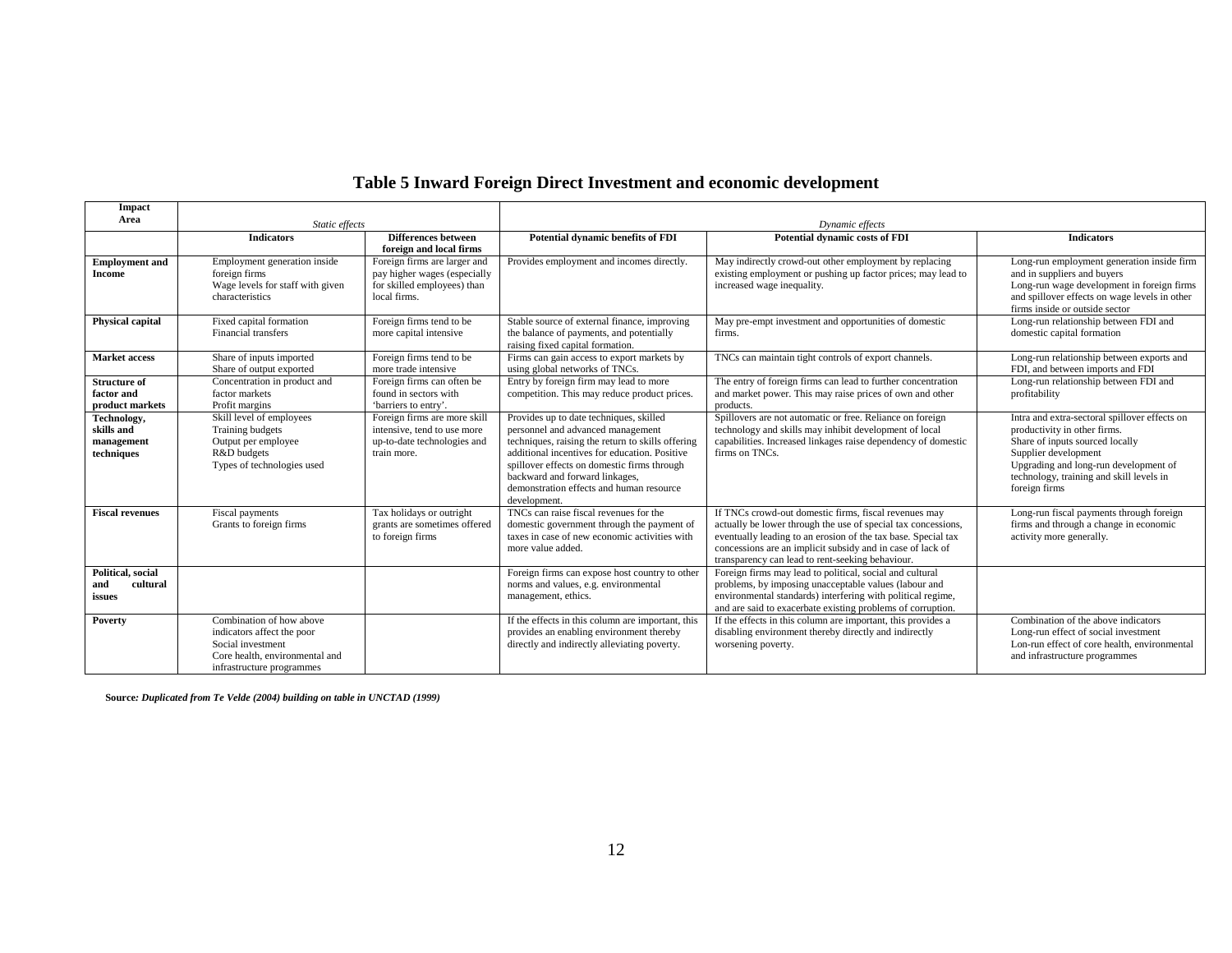Policies in Latin America countries have also undergone changes. For instance, many countries came out of the import substitution regime in the 1980s and 1990s by introducing horizontal, and neutral policies. More recently, Chile and Costa Rica in particular, have begun to target FDI (Mortimore, 2004) and use appropriate education policies to link FDI with the local economy.

The specific example of the South African automotive industry, the main bright spot on the African manufacturing map, provides a useful view on the importance of knowledge and skills to investment decisions (Te Velde and McGrath, 2005). The industry has sought to move from a strategy located within the context of import substitution, where quality and costs were not comparable with international benchmarks, to a strategy designed to take advantage of globalisation and where some South African produced vehicles can be viewed as 'world class'. Although skills were in abundance, by the late 1970s it was evident that they were in need of upgrading, and the industry played a useful role to ensure that skills development was broadly sufficient for the industry's needs. The government put in place sectoral institutions to match supply and demand for training. The South African policy strategies for skills and for industrial development are still relatively recent but do appear to point to the scope that a developing country with comparative economic strength and state capacity has for positive interventions to support international competitiveness.

FDI was less successful in other cases, perhaps because policies affecting it did not change sufficiently or were not present. For instance, FDI in natural resources has been a mixed blessing in many developing countries. For instance, some countries have failed to capitalize effectively on its oil FDI, because they have not used revenues to upgrade different production processes, e.g. for appropriate skills and infrastructure. Other countries, on the other hand, did introduce measures to upgrade the workforce and infrastructure.

Infrastructure is another area where the attraction of FDI has been difficult, despite policy changes, but at least there has been a realisation that the policies up to then had not worked. Aid (and public investment) flows to the infrastructure sector has fallen dramatically until it constituted only 5% of OECD aid for Africa by the late 1990s. The UK based Commission for Africa called this a policy mistake. Significantly, the private sector has not filled the gap (except in telecommunications) and water firms for example vowed not to invest because of poor risk-return ratios. The response of donors has been increased commitments in aid for infrastructure, sometimes in combination with private investment.

One clear conclusion is that the effects of FDI on economic growth and development more widely is not necessarily homogenously positive or negative, consistent with the view that the impact of FDI depend on type of FDI, firm characteristics, economic conditions and policies. The type and sequencing of general and specific policies in the area covering investment, trade, innovation and human resources are important. Appropriate policies to benefit from FDI include building up local human resource and technological capabilities to capture productivity spillovers.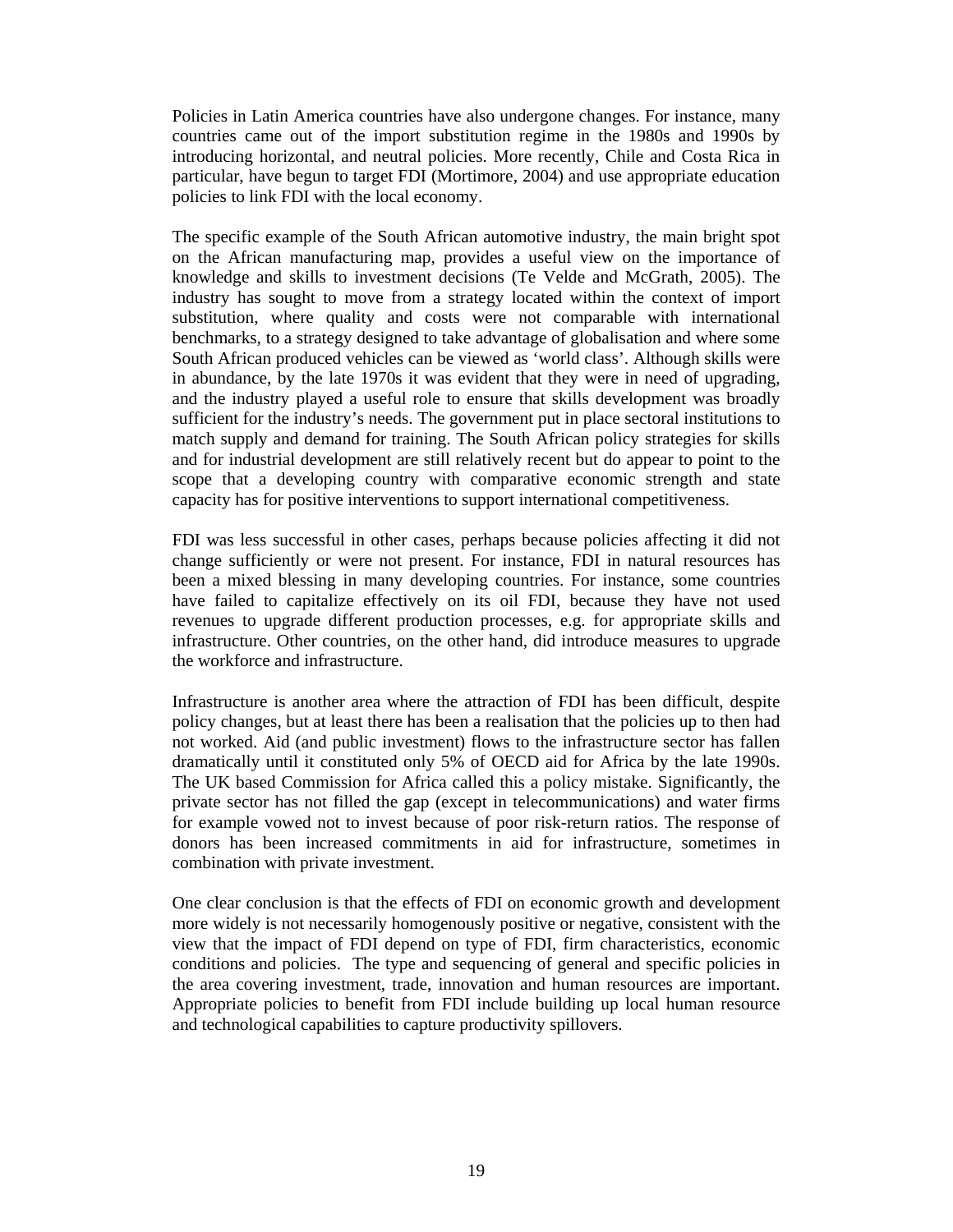## **5 Policy developments**

This section sketches broad trends in FDI related policies at the national and international level. While countries have resisted FDI in the past, most countries now seek to attract FDI, but with an awareness of the need to have appropriate policies in place to maximize the benefits.

While multilateral negotiations on investment have been rejected by both developed and developing countries on several occasions, there is an evolving framework of bilateral (number exploding in 1990s, increasingly including amongst developing), regional (more regions now include investment provisions) and multilateral (including GATS, TRIMs, ASM etc) agreements affecting national policymaking in the FDI area.

#### *National, host country policies*

National FDI policies have increasingly become more liberal and provide increasingly for a welcoming investment climate. We discussed broad trends previously; table 6 shows that an increasing number of countries have introduced changes into their investment regimes that have become, broadly speaking, increasingly favourable towards private sector investment.

| Item                                              | 1991 | 1992 | 1993 | 1994 | 1995 | 1996 | 1997 | 1998 | 1999 | 2000 | 2001 | 2002 | 2003 | 2004 |
|---------------------------------------------------|------|------|------|------|------|------|------|------|------|------|------|------|------|------|
| Number of countries that                          | 35   | 43   | 57   | 49   | 64   | 65   | 76   | 60   | 63   | 69   | 71   | 70   | 82   | 102  |
| introduced changes in<br>their investment regimes |      |      |      |      |      |      |      |      |      |      |      |      |      |      |
| Number of regulatory                              | 82   | 79   | 102  | 110  | 112  | 114  | 151  | 145  | 140  | 150  | 208  | 248  | 244  | 271  |
| changes of which:                                 |      |      |      |      |      |      |      |      |      |      |      |      |      |      |
| More favourable to FDI <sup>a</sup>               | 80   | 79   | 101  | 108  | 106  | 98   | 135  | 136  | 131  | 147  | 194  | 236  | 220  | 235  |
| Less favourable to $FDI^b$                        |      |      |      |      | h    | 16   | 16   |      |      |      | 14   | 12   | 24   | 36   |

#### **Table 6 National regulatory changes, 1991–2004**

*Source*: database on national laws and regulations UNCTAD (2005)

Notes: <sup>a</sup> Includes liberalising changes or changes aimed at strengthening market functioning, as well as increased incentives.

<sup>b</sup> Includes changes aimed at increasing control, as well as reducing incentives.

A sub-set of national FDI policies concerns specific interventions, which have been used effectively only by those few countries with sufficient capabilities to implement and target them consistently and precisely:

- Fiscal and financial incentives
- Performance requirements
- FDI promotion (establishment of IPAs)
- Building industrial parks and export processing zones
- Promoting clustering of industries using R&D and technology centres
- Supporting training programmes

UNCTAD (1995, 2000b) surveyed the use of these *tax incentives* in a large sample of countries. Many countries use tax holidays, import duty exemptions and other incentives– and their use increased from 1995 to 2000. Many countries are actively competing for FDI with the use of tax incentives and grants. It is now quite common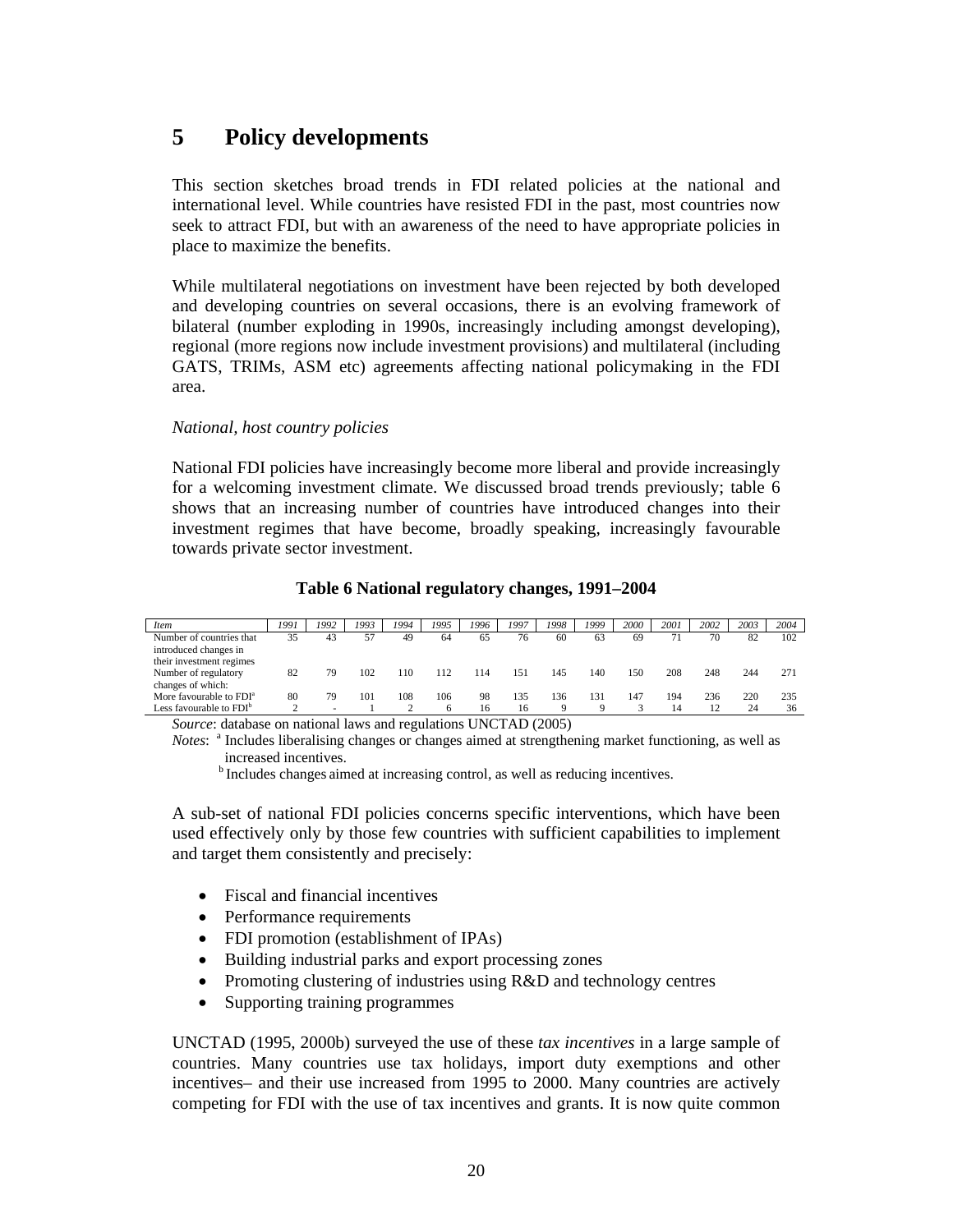for developing countries to offer tax holidays for foreign investors, at times more favourable than the treatment of investment by local firms. Incentives have worked under certain circumstances, i.e. attracting investment to Ireland in the 1960s, or to certain states in Brazil. However, there were little conscious attempts to do an a priori cost-benefit analysis. Incentives in Brazil for instance have been criticised for not making up for their costs (see Rodriquez-Pose and Arbix, 2001). Oman (2000) reported an increasing level of grant incentives. However, it seems that countries have begun to be less generous to foreign firms, sometimes under pressure from developed countries (e.g. through the OECD tax haven reports). In some cases, developed countries, such as the UK, have also become less generous with subsidies, as some of the firms it supported left soon after they had arrived. Instead, there is an increased awareness of the need to build domestic capabilities under non-discriminatory tax systems, where systemic competitiveness is more important than tenporrary tax interventions. This feeling comes on top of a rules limiting the use and extent of incentives favouring lagging regions in the EU.

Developing countries have decreased their use of *performance requirements* (ERT, 2000), in part because of increased competition for FDI, and in part because of developments in international investment agreements making the use of certain performance requirements actionable. In addition, there have been doubts about the effectiveness of PRs, see UNCTAD (2003a).

The growing attention paid by countries to foreign direct investment (FDI) is also reflected in the establishment of *investment promotion agencies* (IPAs). The number of IPAs worldwide has increased substantially since the 1980s and particularly in the 1990s. By 2002 there were 164 national IPAs and well over 250 sub-national ones (UNCTAD, 2004c). In 1999, annual IPA budgets worldwide amounted to \$1.1 million on average. Eight per cent of the agencies, mostly in LDCs, had an annual budget of less than \$100,000, while 21% operated with a budget of over \$5 million. Some IPAs are effective in targeting FDI and have been able to develop over time to include image building, and cluster, linkage support and other after care activities (Ireland, Singapore, Costa Rica) while IPAs in other countries have been unable to affect investment policy or ease barrier to inward investment.

The promotion of *clusters and industrial parks* is another type of specific (investment) policy that has become more popular over the past two decades. The Singapore EDB has followed a cluster approach over the past decade, targeting firms around the electronics/semi-conductor, petrochemicals and engineering industries. The cluster approach is an instrument of industrial policy which attracts FDI, but which also leads to enhanced linkages and spillovers. Industrial development policies based on clusters of activities, with each step in a value-adding chain feeding into other steps thereby generating positive externalities, was not practiced as aggressively previously, and owes much to the work by Porter (1985, 1998).

#### *International policies*

There are also international FDI policies; all of them have become more liberal (or more protective of FDI) over the past 3 decades. We discuss bilateral, regional and multilateral investment policies.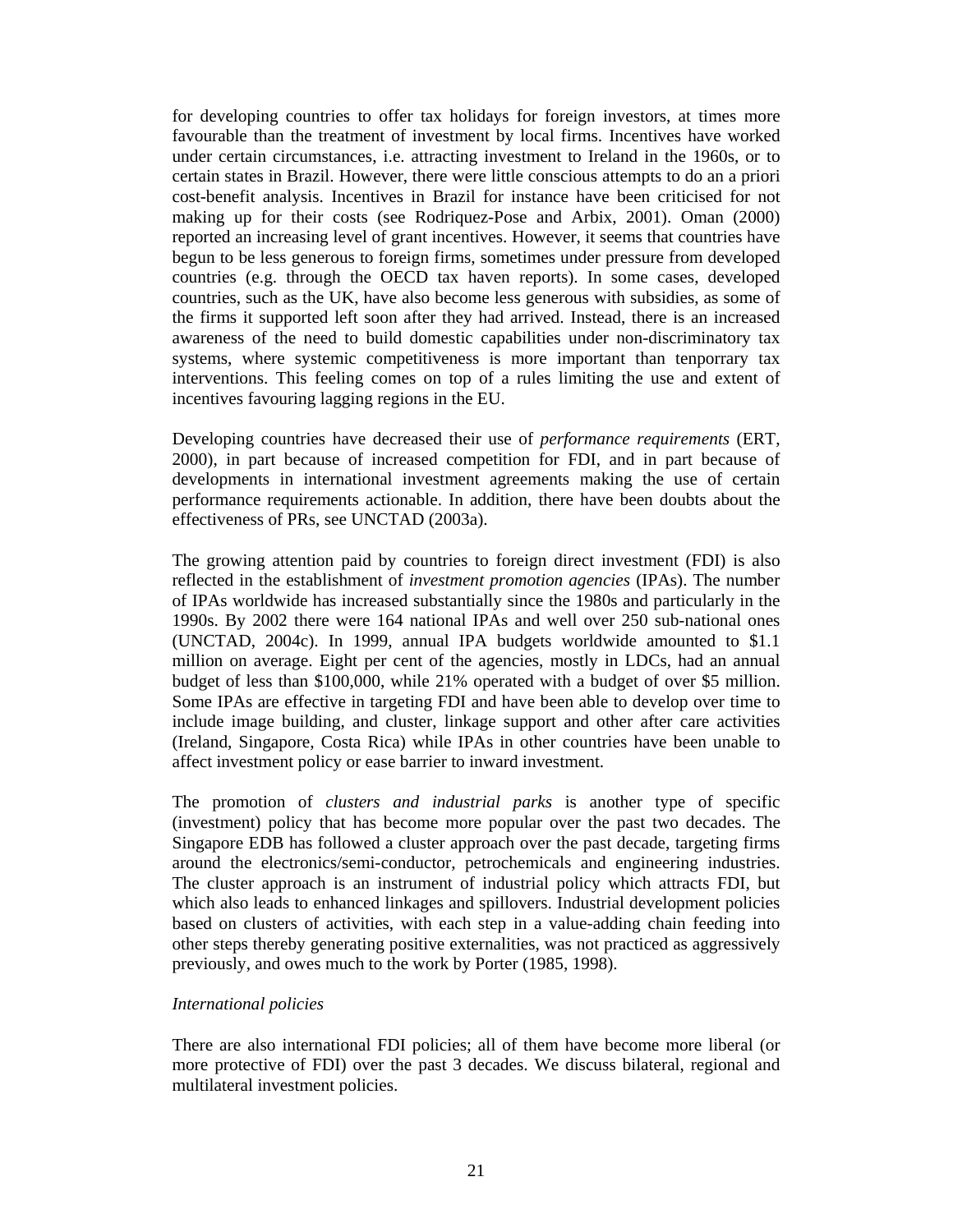#### Bilateral

There has been a surge in the number of bilateral investment treaties (BITs) from 500 in 1990 to close to 2,400 now. Some countries are more active than others. Germany and the UK are more active than the US, but most developed countries now have BITs in place with all their main investment partners in developing countries. However, some developing countries, such as Brazil and Botswana, have never depended on signing BITs. LDCs generally have few BITs in place. Increasingly, BITs are also being signed amongst developing countries. The contents differ, with US BITs more far-reaching (on market access) than most European BITs.

Empirical evidence on the impact of BITs on attracting FDI has been mixed. Empirical evidence on the impact of BITs on attracting investment, however, has been mixed. Some studies have found that the attraction of FDI is positively linked to signing BITs, but that BITs act as a complement rather than a substitute for strong political and legal institutions (Hallward-Driemeier 2003; Tobin and Rose-Ackerman 2005). Others have found a strong relationship between signature of BITs by the US and FDI flows (Salacuse and Sullivan 2005).

Double taxation treaties (DTTs) are other bilateral instruments affecting FDI. DTTs have risen similarly to BITs. Nearly 2,500 DTTs cover now more than 175 countries, with the strongest rise in the late 1980s (see chart 3). DTTs are important because it avoids the need for TNCs to pay taxes in both the home and host country. As developing country outward FDI is growing, so is the interest with developing countries in signing DTTs.



**Chart 3 Number of BITs and DTTs concluded, cumulative and annual, 1990- 2004** 

*Source*: UNCTAD

#### Regional

While most regional integration agreements notified to the WTO include narrow provisions to liberalise trade, the new wave (Ethier, 1998) of regionalism that started in the 1990s has included investment provisions in about 20 cases. For instance, ANDEAN restricted FDI in the 1970s but this changed over the 1980s and 1990s. ASEAN has gradually added more investment provisions. NAFTA included quite strong provisions from its inception in 1994. SADC and COMESA contain weak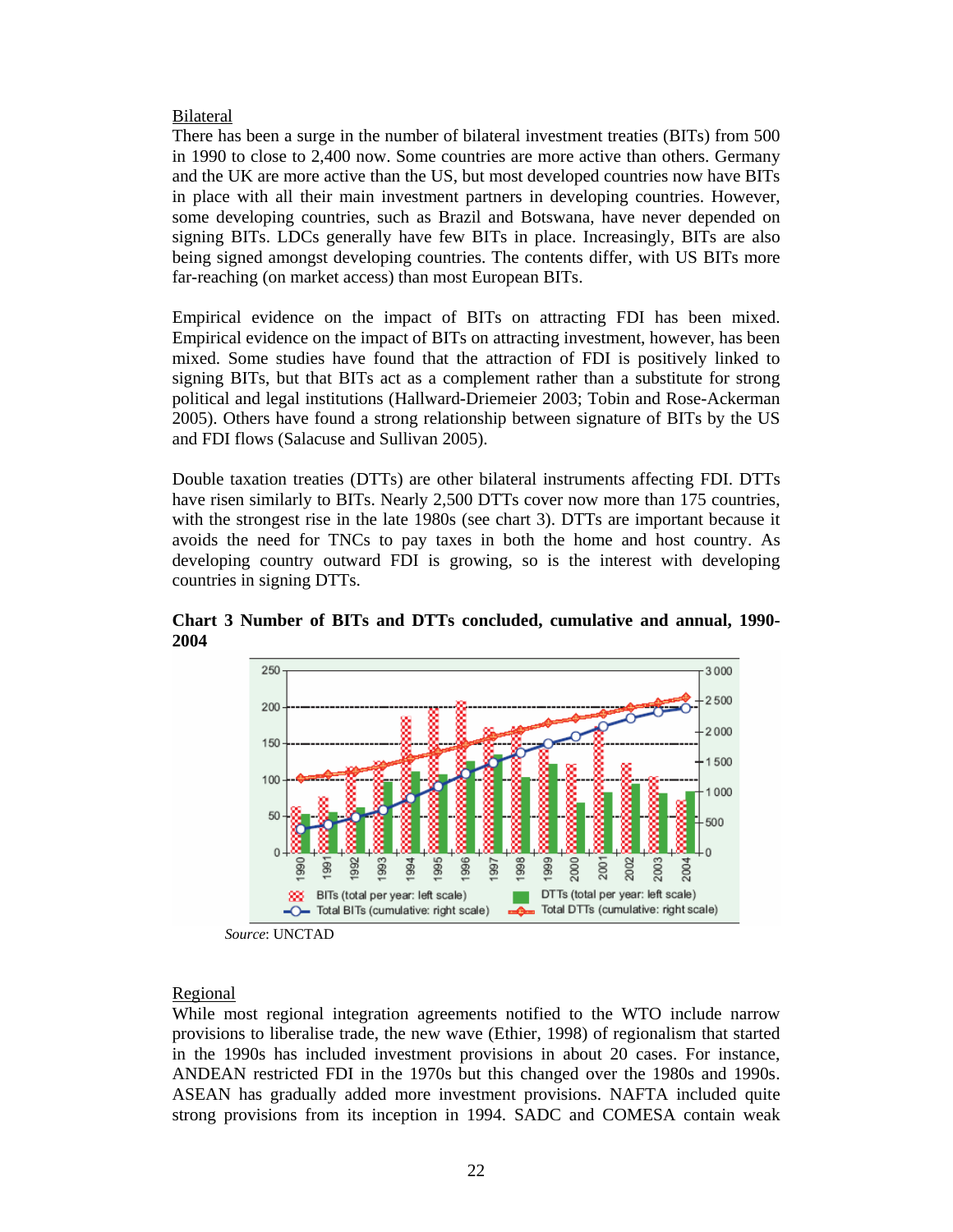trade and investment provisions and have not yet really implemented any NAFTA type investment provisions. Generally, regions differ with respect to trade and investment provisions in two fundamental respects:

- *Over time*, when regions change or add investment-related provisions
- *Across regions*, when investment-related provisions differ between regions at one point in time

Table 7 measures trade and investment provisions for seven regions that are arguably the more advanced in the developing world regarding the inclusion of investmentrelated provisions. The Investment Index captures provisions on investment rules in RTAs and the extent of investment provisions. The following keys were used:

|                             | Value of Investment Index, by decade approximately |          |                    |  |  |  |
|-----------------------------|----------------------------------------------------|----------|--------------------|--|--|--|
| RTA (date of establishment) | 1970s                                              | 1980s    | 1990s              |  |  |  |
| <b>NAFTA</b> (1994)         |                                                    | 0        | 3 (1994)           |  |  |  |
| MERCOSUR (1991)             |                                                    |          | 2(1994)            |  |  |  |
| CARICOM (1973)              |                                                    | 1 (1982) | 2(1997)            |  |  |  |
| <b>ANDEAN</b> (1969)        | $-1(1970)$                                         | 1 (1987) | 2(1991)            |  |  |  |
| <b>ASEAN</b>                |                                                    | 1 (1987) | 2 (1996), 3 (1998) |  |  |  |
| SADC (1992)                 |                                                    |          | 1 (1992)           |  |  |  |
| <b>COMESA</b> (1994)        |                                                    |          | 1 (1994)           |  |  |  |

#### **Table 7 Regional Investment Provisions Index**

*Source*: te Velde and Bezemer (forthcoming); years between parentheses indicate when certain provisions were announced.

Investment Index  $= 0$  if not member of group

 $= 1$  if some investment provisions in region (as in COMESA, SADC),

 $= 2$  if advanced investment provisions in region (e.g. improved investor protection in ASEAN)

= 3 if complete investment provisions in region (e.g. Chapter XI of NAFTA)

= -1 if more restrictive provisions (restrictions on foreign investors in ANDEAN in 70s)

The table shows that all of the regions considered have included more investment provisions over time. Te Velde and Bezemer (forthcoming) argue that an increase in regional trade and integration provisions has led to an increase in inward FDI to the region, but spread unevenly over countries within the region.

#### Multilateral

The earliest multilateral discussions on investment date back to 1948. An attempt was made to formulate international principles concerning FDI in the Havana Charter of 1948, but it was rejected. Developments afterwards are described in UNCTAD (2004b).

The inclusion of a multilateral investment agreement was rejected at the OECD in the 1990s and more recently at the WTO, despite a proliferation of bilateral and regional investment agreements. However, some multilateral investment provisions do exist, e.g. the WTO Agreement on Trade Related Investment Measures (TRIMs), the Agreement on Subsidies and Countervailing Measures (ACM), and the General Agreement of Trade in Services (GATS), which covers conditions for FDI in services. There is little direct evidence on the impact of individual multilateral investment provisions. They should help to increase the stability of the investment climate, but it is challenging to separate the effects of multilateral measures from other effects (see Te Velde and Nair, 2005, on GATS and FDI in Tourism).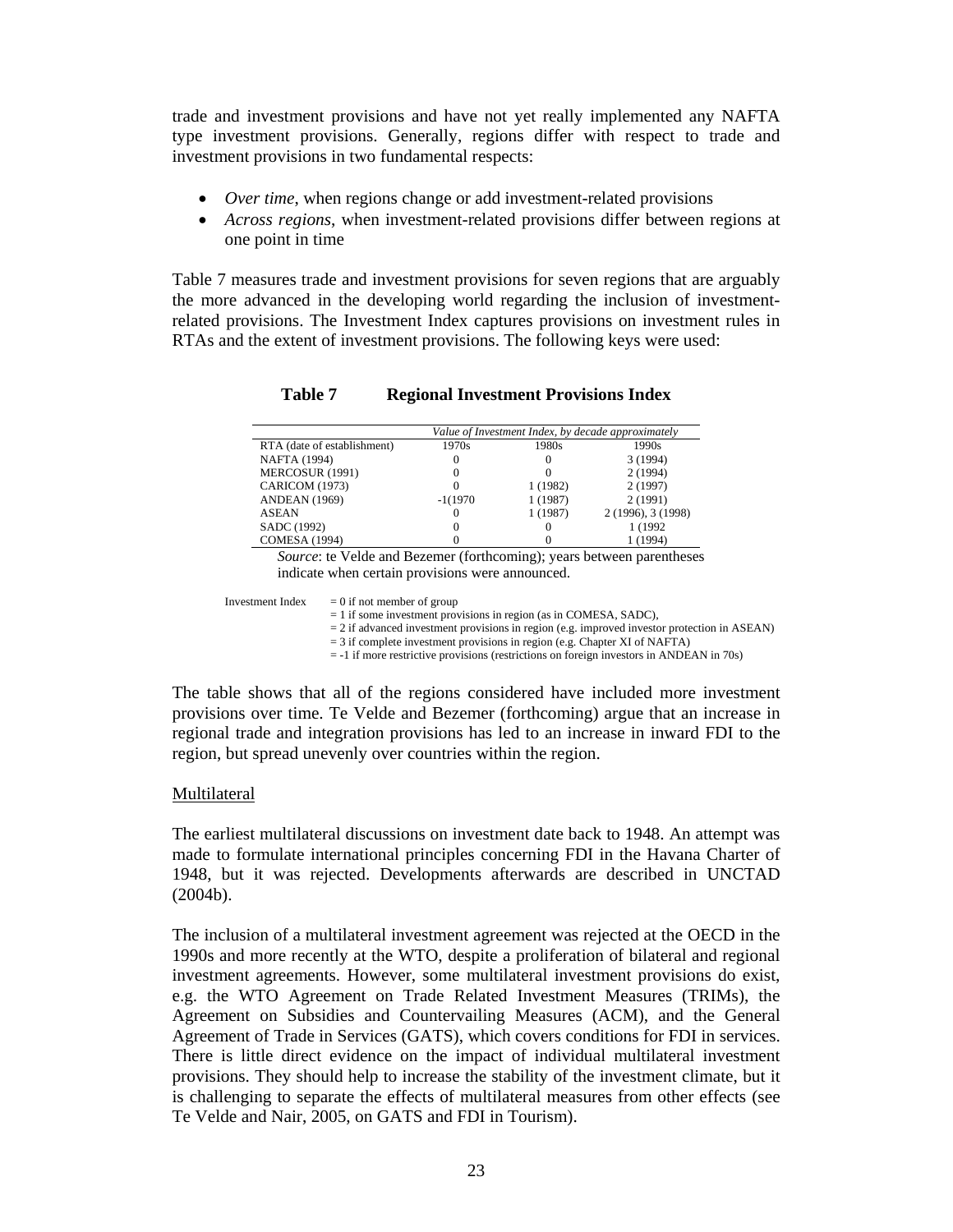#### *National, home country measures*

Home country measures (HCMs) are much less discussed than other factors affecting FDI, such as host country policies, international policies or multinational policies. Part of the reason is that policies on outward investment were traditionally seen as a screening device, restricting the outflow of capital. However, at the same time as host countries have begun to realize that attracting FDI can be good for development when appropriate policies are in place and have started liberalizing the FDI regime accordingly, so too have home countries seen potential benefits from outward FDI, and have started lifting restrictions on outward FDI. Countries employ HCMs because they promote the competitiveness and sales of domestic firms by supporting or promote development and reduce poverty. Some countries also see HCMs as a way to promote the development of the recipient countries.

HCMs include four categories of support:

- Support for structural economic fundamentals and governance structures in host countries, provided by development agencies.
- Support in reducing economic and political risks of an investment, provided by public risk insurers.
- Support in providing information surrounding investment, provided by trade and outward investment promotion agencies.
- Other policies that affect the viability of investment projects, such as fiscal policies and preferential trade policies in home countries.

Over the past 20 years there have been significant increases in such home country support. For instance, aid agencies have increasingly sought to find synergies between aid and investment, in ways that aid can support investment, and improve its impact, including through public-private partnerships.

|                         | 1973-1979 | 1980-1989 | 1990-1996 | 1997-2002 |
|-------------------------|-----------|-----------|-----------|-----------|
| Investment related aid  | 18        | 25        | 33        | 30        |
| Infrastructure          | 10        |           |           |           |
| Macroeconomic stability |           |           |           |           |
| Legal rules and policy  |           |           |           |           |
| Private sector support  |           |           |           |           |
| Human<br>resource       |           |           |           |           |
| development             |           |           |           |           |
| Other aid               | 82        | 75        | 67        | 70        |

#### **Table 8 UK (bilateral) aid as reported by OECD CRS. Distribution by sector**

*Source*: OECD/DAC CRS data.

Table 8 shows that investment-related UK (bilateral) aid has increased since the 1970s, both in volume and in share of total (bilateral) aid, from 18% to currently 30%. Investment-related aid has shifted away from infrastructure towards macroeconomic stability, legal and policy frameworks and human resource development and institution building.

Voluntary codes of conduct have also sprung up, sometimes promoted by home countries. There is a wide variety of codes at sectoral, country and international level (see e.g. UN Compact Compact, http://www.unglobalcompact.org/). Companies themselves have also altered the way they think about FDI and development, and the concept for corporate social responsibility (CSR). Traditional CSR included charitable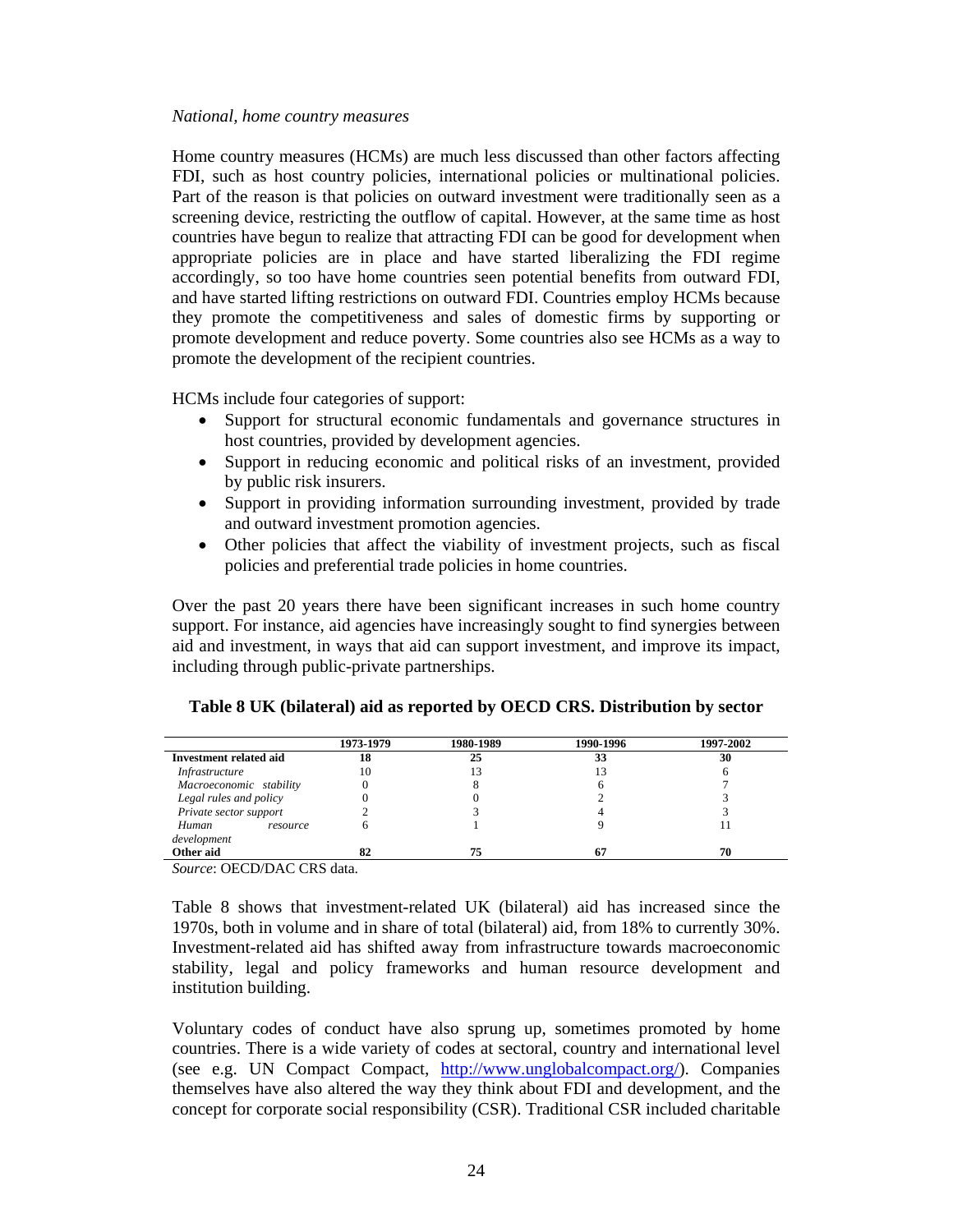giving by foreign companies. However, the last five years have seen an increased interest in so-called new CSR, which tries to map activities inside a company onto development related issues such as poverty (see e.g. UNCTAD, 2003a). Researchers (and in many cases companies themselves) are increasingly thinking about how their activities throughout the whole of the company including its core activities onto development priorities (Warner *et al*, 2002).

## **6 Conclusions**

This paper has discussed trends in FDI and development from an historical perspective. The level and relative importance of FDI has fluctuated over time, and was high in the early part of the  $20<sup>th</sup>$  century, low in the middle part and growing and high towards the end. Recently there has been an increase in FDI to developing countries, though concentrated in a few regions and countries. Inward FDI to developing countries has always been concentrated in a handful of countries, in part reflecting their economic wealth, but also reflecting the ability of countries to create the conditions that efficiency and strategic asset seeking FDI need, including appropriate and good quality human resource and technological capabilities.

The determinants of FDI have changed over time. While specific policy interventions (e.g. trade barriers) have affected FDI in many countries for long periods of time, FDI is increasingly looking for "sticky" places, with good economic fundamentals in place: market size and growth, good quality and appropriate skills and infrastructure. This has implications for how policies can now attract inward FDI.

Over the past 15 years, countries have regarded FDI increasingly as contributing to their development strategies for the technology and capital it provides, and therefore have started to compete for FDI. Investment policies have become liberal at the national and regional level, but there is still no comprehensive framework for FDI at the multilateral level. Home countries are also increasingly hoping to push FDI into developing countries using guarantee funds, matchmaking and other home country measures.

Home and host country have realised that they cannot only affect the *quantity* of FDI and hence possible growth prospects, but also the *way in which* FDI affects growth, productivity, employment, poverty etc. Countries have used general policies (improving the investment climate, incl. competitive and trade conditions) and specific policies (linkages programme, tailored human resource development) to make FDI work for development, in a way that is similar to trying to attract effeicieny and strategic asset seeking FDI.

All in all, there has been a marked shift towards liberalisation of the FDI regime, and FDI is regarded more favourably now than a couple of decades ago. Governments have also realised that policies can influence the effects of FDI on development. No longer can it be assumed that FDI is mainly negative (as may have been a dominant perception in the 1970s) or only positive (as may have been a dominant perception in the 1990s). The type and sequencing of general and specific policies in areas covering investment, trade, innovation and human resources are all important. Appropriate policies to benefit from FDI include building up local human resource and technological capabilities to capture productivity spillovers.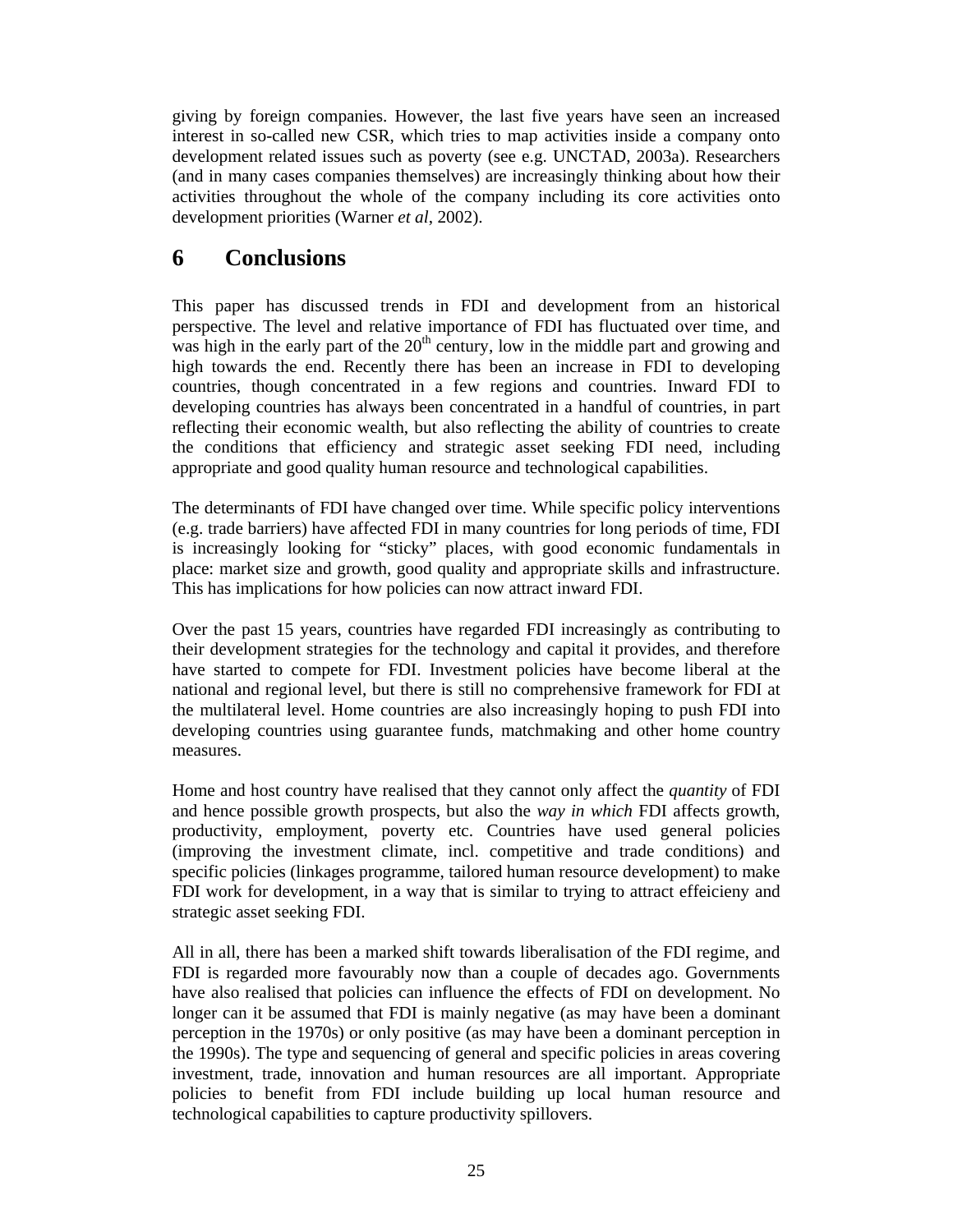### **References**

- Aghion, P. and P. Howitt (1998), *Endogenous growth theory*, MIT press, Cambridge Massachusetts.
- Aitken, B.J. and Harrison, A.E, (1999). 'Do Domestic Firms Benefit from Direct Foreign Investment? Evidence from Venezuela', *American Economic Review*, 89, pp. 605-618.
- Aykut, D. and D. Ratha (2003), 'South-South FDI flows: how big are they?', *Transnational Corporations*, 13, pp. 149-176.
- Balasubramanyam, V.N., M. Salisu, and D. Sapsford (1996). 'Foreign Direct Investment and Growth in EP and IS countries', *Economic Journal*, 106, pp. 92- 105.
- Barry, F. and A. Hannan (2002), 'Product Characteristics and the Growth of FDI', University College Dublin, paper, July 2002
- Blonigen, B. and M.G. Wang (2005), 'Inapprpriate pooling of Wealthy and Poor Countries in Empirical Studies?', in TH. Moran, E. Graham and M. Blomstrom (eds), *Does Foreign Direct Investment Accelerate Economic Growth*, Institute for International Economics and Center for Global Development.
- Borensztein, E., J. De Gregorio, and J-W. Lee. (1998), 'How Does Foreign Direct Investment Affect Economic Growth?', *Journal of International Economics*, 45, pp. 115-135.
- Brecher, R. and C. Diaz-Alejandro (1977), 'Tariffs, Foreign Capital and Immisserizing Growth,' Journal of International Economics (November): 317- 322.
- BusinessMap (2000). *SADC Investor Survey: Complex Terrain*, BusinessMap, Johannesburg.
- Campa, J. and L. Goldberg (1997), 'The evolving external orientation of manufacturing industries; evidence from four countries', *Economic Policy Review*, 82, pp. 371-392.
- Carkovic, M. and R. Levine (2005), 'Does Foreign Direct Investment Accelerate Economic Growth?', in TH. Moran, E. Graham and M. Blomstrom (eds), *Does Foreign Direct Investment Accelerate Economic Growth*, Institute fro International Economics and Center for Global Development.
- Carr, D.L., J.R. Markusen and K. Maskus (2001). 'Estimating the knowledge-capital model of the multinational enterprise', *American Economic Review*, 91, pp. 693- 708.
- Caves, R. E. (1996). *Multinational Enterprise and Economic Analysis.* 2nd edition, London, Cambridge University Press.
- Caves, R.E. (1974). 'Multinational Firms, Competition and Productivity in Host-Country Markets', *Economica*, May 1974, 41(162), pp. 176-193.
- DFID (2000), *Eliminating World Poverty: Making Globalisation Work for the Poor*, White Paper on International Development, DFID.
- Djankov, S. and B. Hoekman (2000). 'Foreign Investment and productivity Growth in Czech Enterprises', *World Bank Economic Review*, 14, pp. 49-64.
- Dunning, J. (1993), *Multinational enterprises and the global econom*y, Addison-Wesley Publishing Company.
- Encarnation, D. J. and L. T. Wells, Jr. (1986). 'Evaluating foreign investment', in: T. H. Moran, ed., *Investing In Development: New Roles for Private Capital?*  Overseas Development Council, Washington.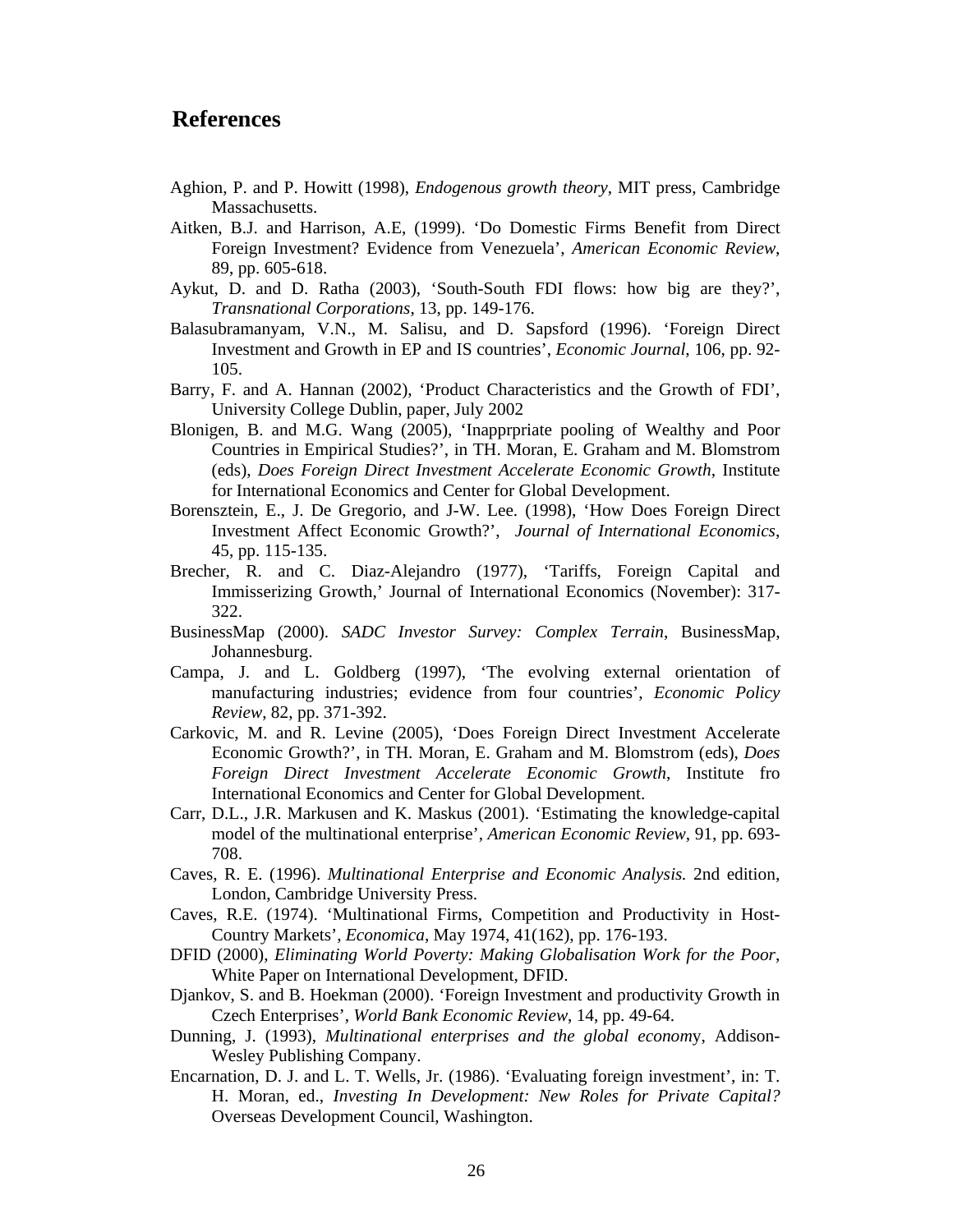- ERT European Round Table of Industrialists (2000), *Improved Investment Conditions: Third Survey on Improvements in Conditions for Investment in the Developing World*, Brussels.
- Ethier, W. J. (1998) 'Regionalism in a multilateral world', *Journal of Political Economy*, 106, pp. 1214-1245.
- Feenstra, R.C. (1998), "Integration of Trade and Disintegration of Production in the Global Economy", *Journal of Economic Perspectives*.
- Fredriksson, T. and Z. Zimny (2004). 'Foreign direct investment and transnational corporations' in UNCTAD (2004), *Beyond Conventional Wisdom in Development Policy: An Initellectual History of UNCTAD 1964-2004* (New York and Geneva: United Nations).
- Haddad, M. and A. Harrison (1993). 'Are there positive spillovers from direct foreign investment? Evidence from panel data for Morocco.', *Journal of Development Economics*, 42, pp. 51-74.
- Hallward-Driemeier, M. (2003) 'Do Bilateral Investment Treaties Attract Foreign Direct Investment? Only a Bit…and They Could Bite'*, World Bank Research Working Paper* 3121.
- Kumar, N. (1995), 'Changing Character of Foreign Direct Investment From Developing Countries: Case Studies from Asia', Intech Discussion Paper 9516, UN Intech.
- Kumar, N. (2002), 'Infrastructure Availability, Foreign Direct Investment Inflows and Their Export-orientation: A Cross-Country Exploration', RIS Discussion Paper 26 /2002.
- Lall, S. (2001), *Competitiveness, Technology and Skills*, Edward Elgar, Cheltenham.
- Lall, S. (1996), *Learning from the Asian Tigers*, MacMillan Press, London.
- Lall, S. (2000a), 'FDI and development: research issues in the emerging context', *Policy Discussion Paper 20*, Centre for International Economic Studies, University of Adelaide.
- Lall, S. (2000b), 'Evaluation of Promotion and Incentive Strategies for FDI in Sub-Saharan Africa', First Draft, January 2000, *Oxford University*.
- Lall, S. *et al.* (1983), *The New Multinationals: The Spread of Third World Enterprises*, Chicester, John Wiley.
- Markusen, J.R. (1995), 'The Boundaries Of Multinational Enterprises And The Theory Of International Trade', *Journal of Economic Perspectives*, 9, pp. 169- 189.
- Mirza, H. and A. Giroud (2005), 'Regionalization, Foreign Direct Investment and Poverty Reduction. Lessons From Vietnam In ASEAN', *Journal of the Asia Pacific Economy* 9 (2), pp. 223-248.
- Moran, Th. E. Graham and M. Blomstrom (2005), *Does Foreign Direct Investment Accelerate Economic Growth*, Institute for International Economics and Center for Global Development.
- Moran, T.H. (2003), 'FDI and development: what is the role of international rules and regulations?', *Transnational Corporations,* 12(2), pp. 1-44.
- Moran, T.H. (1998), *Foreign Direct Investment and Development*, Institute for International Economics, Washington, DC.
- Mortimore, M. (2004), 'The impact of TNC strategies on Development in Latin America and the Caribbean', in D.W. te Velde *ed.* (2004).
- Mundell R.A. (1957), 'International trade and factor mobility', *American Economic Review*, 47, pp. 321-335.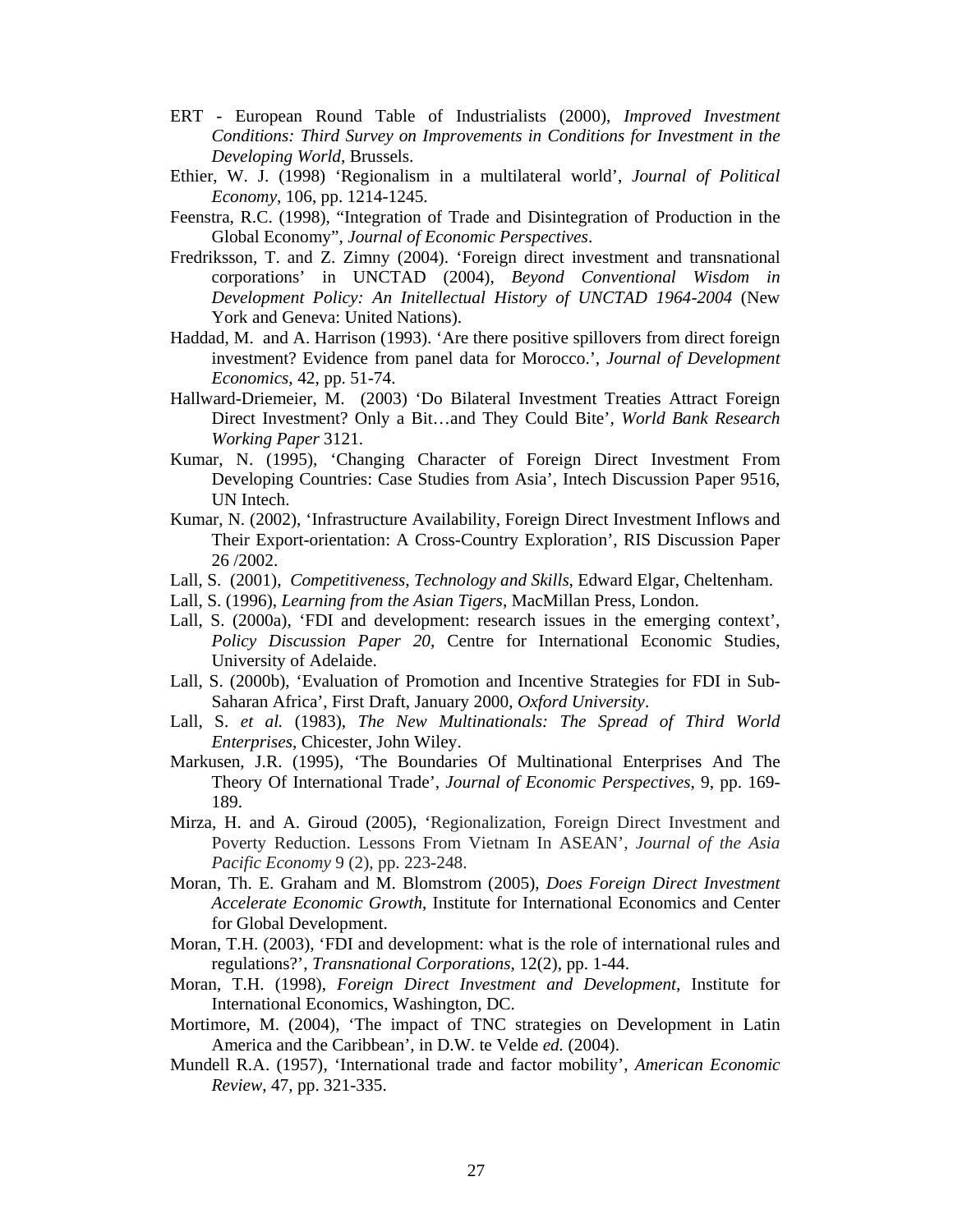- Narula, R. and S. Lall (2004), *Understanding FDI-assisted Economic Development*, special issue of the European Journal of Development Research.
- Noorbakhsh, F., A. Paloni and A. Youssef (2001). 'Human capital and FDI inflows to Developing Countries: New Empirical Evidence', *World Development*, 29, pp. 1593-1610.
- Oman, C. (2000), Policy Competition for Foreign Direct Investment: A Study of Competition among Governments to Attract FDI, OECD Development Centre, Paris.
- Page, S. (1998), 'South-North Investment by Developing Countries in the EC: A sign of the Emergence of New Investors', in Hickman, B.G. and L. Klein, *Link 1991- 1992 Proceedings*, World Scientific.
- Porter, M. (1998), 'Clusters and the new economics of competition', Harvard Business Review, 76, pp. 77-90.
- Porter, M.E., (1985), Competitive advantage, The Free Press, New York.
- Rodriquez-Pose, A. and G. Arbix (2001). 'Strategies of waste: bidding wars in the Brazilian automobile sector', forthcoming in *International Journal of Urban and Regional Research.*
- Safarian, A.E (1999). 'Host country policies towards inward foreign investment in the 1950s and 1990s', *Transnational Corporations¸* 8 (2).
- Salacuse, J. and N. Sullivan (2005), 'Do BITs really work: An evaluation of bilateral investment treaties and their grand bargain'*, Harvard Journal of International Law* 46: 67-130.
- Srinivasan, T.N. and J. Bhagwati (1999), 'Outward-Orientation And Development:Are Revisionists Right?, Draft Paper.
- Tan, H.W. and G. Batra (1995). *Enterprise Training in Developing Countries: Incidence, Productivity Effects and Policy Implications*, Washington DC: World Bank.
- Tobin, J. and S. Rose-Ackerman (2005), 'Foreign Direct Investment and the Business Environment in Developing Countries: the Impact of Bilateral Investment Treaties', Mimeo *Available*
- http://www.law.yale.edu/outside/html/faculty/sroseack/FDI\_BITs\_may02.pdf.
- Twomey, M. J. (2000), *A Century of Foreign Investment in the Third World*, London, Routledge.
- UNCTAD (1995), 'Incentives and Foreign Direct Investment', background report April 1995.
- UNCTAD (1996). *World Investment Report 1996*, UNCTAD, Geneva.
- UNCTAD (1999)*, World Investment Report*, UNCTAD, Geneva.
- UNCTAD (2000a)*, World Investment Report*, UNCTAD, Geneva.
- UNCTAD (2000b), *Tax incentives and Foreign Direct Investment; A Global Survey*, ASIT advisory studies 16, UNCTAD.
- UNCTAD (2001)*, World Investment Report*, UNCTAD, Geneva.
- UNCTAD (2003)*, World Investment Report*, UNCTAD, Geneva.
- UNCTAD (2003), *Foreign Direct Investment and Performance Requirements…*
- UNCTAD (2004a), *World Investment Report 2004: the Shift Towards Services*, UNCTAD, Geneva.
- UNCTAD (2004b), International Investment Agreements: Key Issues, Volume I, United Nations, New York and Geneva, UNCTAD/ITE/IIT/2004/10
- UNCTAD (2004c)*, The world of investment promotion agencies at a glance*, ASIT Advisory studies, No. 17, UN, New York and Geneva.
- UNCTAD (2005), *World Investment Report,*